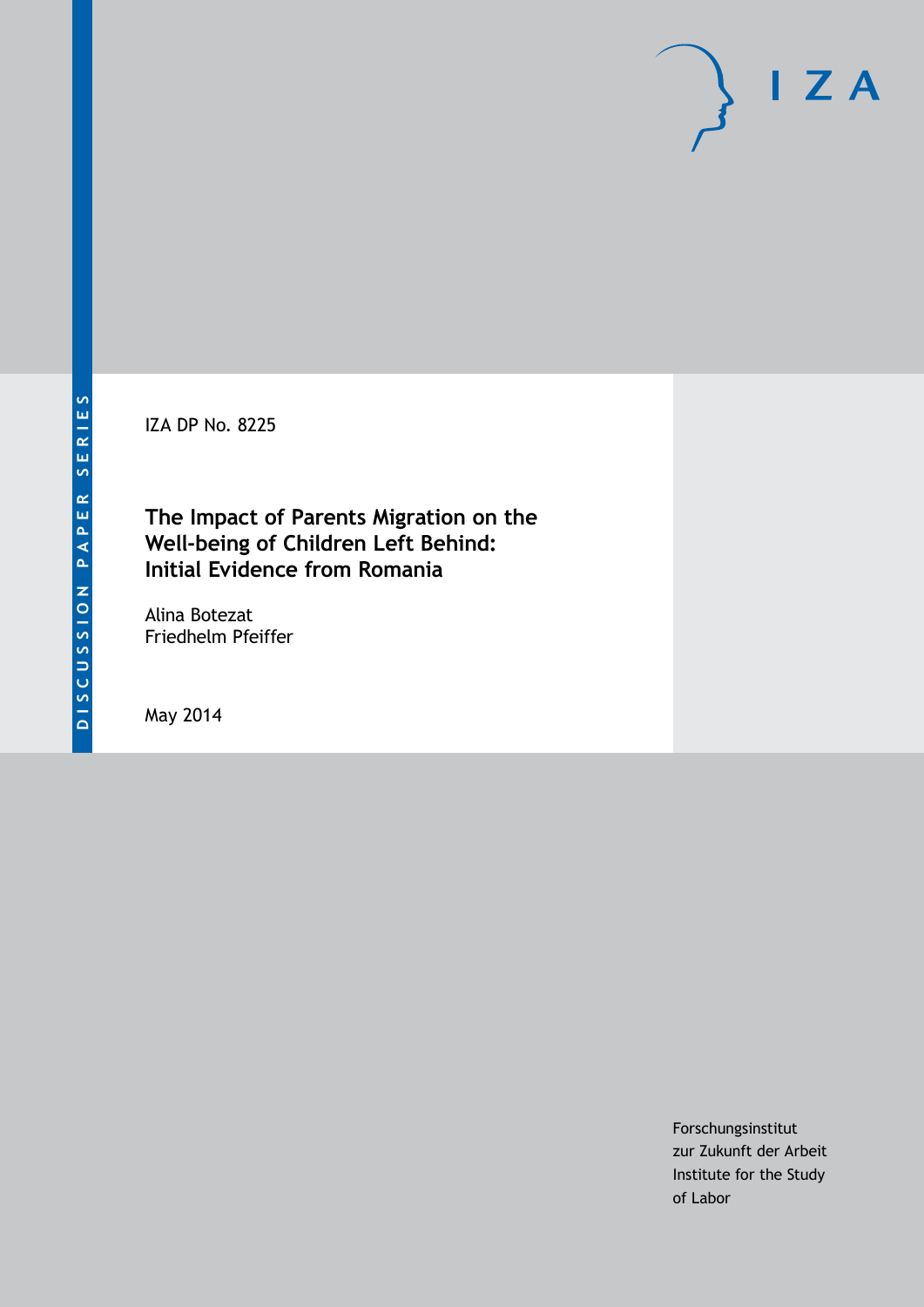# **The Impact of Parents Migration on the Well-being of Children Left Behind: Initial Evidence from Romania**

### **Alina Botezat**

*'Gh.Zane' Institute for Economic and Social Research, Romanian Academy*

### **Friedhelm Pfeiffer**

*Centre for European Economic Research (ZEW), University of Mannheim and IZA*

### Discussion Paper No. 8225 May 2014

IZA

P.O. Box 7240 53072 Bonn **Germany** 

Phone: +49-228-3894-0 Fax: +49-228-3894-180 E-mail: [iza@iza.org](mailto:iza@iza.org)

Any opinions expressed here are those of the author(s) and not those of IZA. Research published in this series may include views on policy, but the institute itself takes no institutional policy positions. The IZA research network is committed to the IZA Guiding Principles of Research Integrity.

The Institute for the Study of Labor (IZA) in Bonn is a local and virtual international research center and a place of communication between science, politics and business. IZA is an independent nonprofit organization supported by Deutsche Post Foundation. The center is associated with the University of Bonn and offers a stimulating research environment through its international network, workshops and conferences, data service, project support, research visits and doctoral program. IZA engages in (i) original and internationally competitive research in all fields of labor economics, (ii) development of policy concepts, and (iii) dissemination of research results and concepts to the interested public.

<span id="page-1-0"></span>IZA Discussion Papers often represent preliminary work and are circulated to encourage discussion. Citation of such a paper should account for its provisional character. A revised version may be available directly from the author.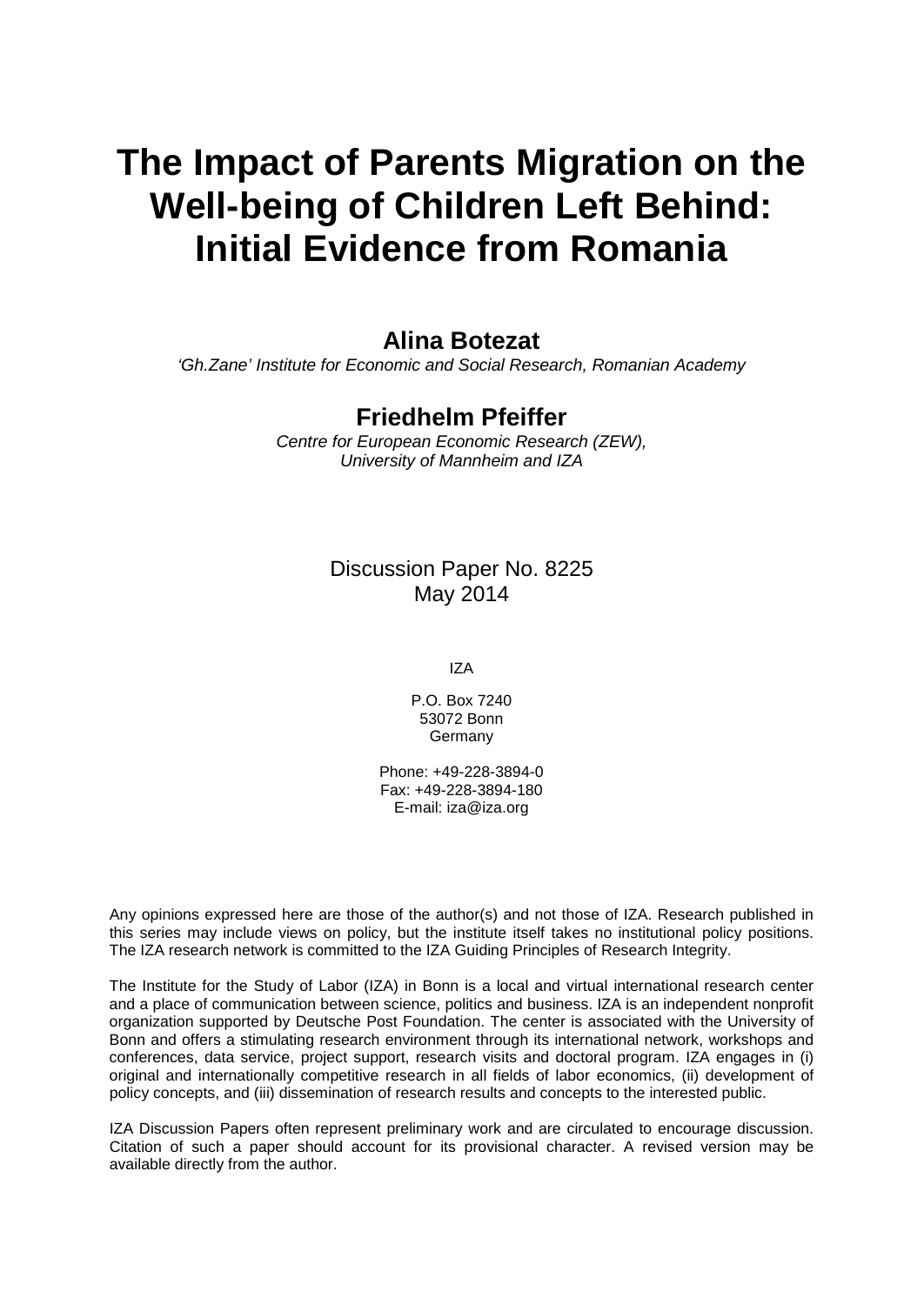IZA Discussion Paper No. 8225 May 2014

# **ABSTRACT**

# **The Impact of Parents Migration on the Well-being of Children Left Behind: Initial Evidence from Romania[\\*](#page-1-0)**

Many children grow up with parents working abroad. Economists are interested in the achievement and well-being of these "home alone" children to better understand the positive and negative aspects of migration in the sending countries. This paper examines the causal effects of parents' migration on their children left home in Romania, a country where increasingly more children are left behind in recent years. Using samples from a unique representative survey carried out in 2007 instrumental variable and bivariate probit estimates have been performed. Our initial evidence demonstrates that in Romania home alone children receive higher school grades, partly because they increase their time allocation for studying. However, they are more likely to be depressed and more often suffer from health problems especially in rural areas.

JEL Classification: I12, I21, J13

Keywords: parent migration, home alone children, well-being, Romania

Corresponding author:

Alina Botezat Romanian Academy 'Gh.Zane' Institute for Economic and Social Research 2 Teodor Codrescu Street 700481, Iaşi Romania E-mail: [botezat.alina@yahoo.com](mailto:botezat.alina@yahoo.com)

Part of this study has been performed while Alina Botezat was a visiting researcher at the Centre for European Economic Research (ZEW) in Mannheim. Alina Botezat acknowledges support by a grant of the Romanian Ministry of Education, CNCS - UEFISCDI, project number PN-II-RU-PD-2012-3-0541. Both authors gratefully acknowledge support from the College for Interdisciplinary Education Research, a joint initiative of the German Ministry of Education and Research, the Jacobs Foundation and the Leibniz Association. This paper benefited from extremely helpful comments by Eckhard Klieme, Jan Marcus, Jens Mohrenweiser, Frauke Peter, Winfried Pohlmeier, Beatrice Rammstedt and Heike Solga. The views expressed in this article are those of the author and do not necessarily reflect the views of the College for Interdisciplinary Education Research or the Romanian Ministry of Education. All opinions and mistakes are our own.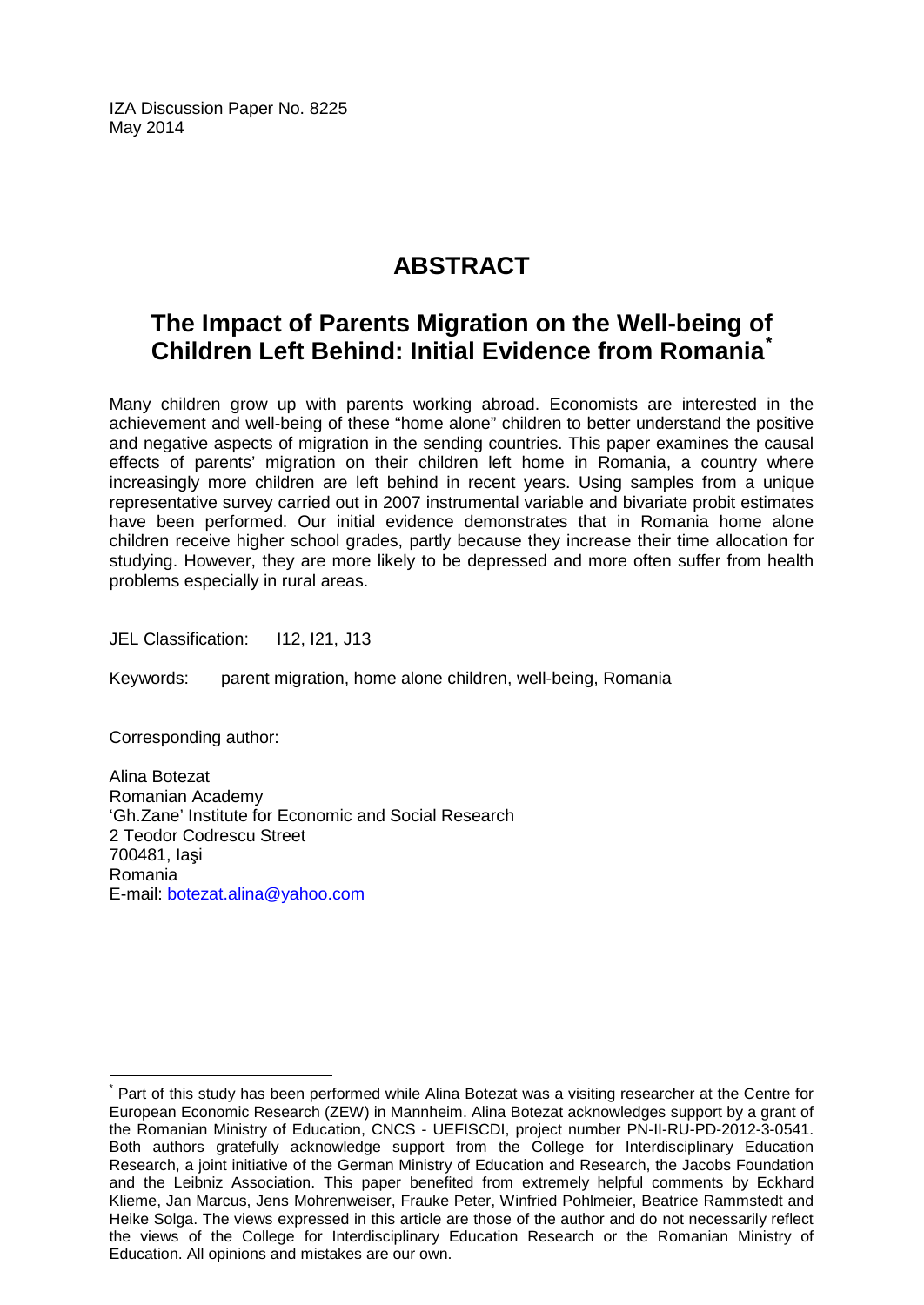#### 1 Introduction

Migration of parents abroad for working purposes may be an important way of generating income and reducing unemployment in the sending countries. Migration may have also positive and/or negative consequences for children left at home. On the one hand parents often get better paid jobs abroad, providing their children with more financial and educational resources and fostering social and school achievement. On the other hand, however, missing the main adult caregiver may be harmful for children's well-being.

Economists are becoming increasingly interested in the achievement and well-being of the "home alone" children to better understand the overall consequences of migration. While some papers find negative impacts when missing the main adult caregiver (Gibson *et al.*, 2011; [Giannelli and](#page-17-1) [Mangiavacchi, 2010;](#page-17-1) [McKenzie and Rapoport, 2011,](#page-17-2) among others), others find positive effects of parental migration, especially for school outcomes (Gassmann [et al., 2013;](#page-17-3) [Macours and](#page-17-4) [Vakis, 2010;](#page-17-4) [Yang, 2008,](#page-19-0) among others)<sup>[1](#page-3-0)</sup>. The evidence seems to be far from being conclusive. Findings depend on the socio-emotional family environment, the country under investigation as well as the data available. Nevertheless, the literature demonstrates that serious negative consequences cannot be ruled out.

Although migration of adults to work abroad has been a common feature in East-European societies $^2$  $^2$ , causal analysis on children's well-being for these countries is specifically scarce. The limited evidence is primarily due to a lack of valid data that can be used by researchers to assess the magnitude of the phenomenon as well as its effects on children left home. To the best of our knowledge this paper is the first to examine the causal effects of parents' migration on their children left home in Romania. To explore causality, an instrumental variables approach is used based on a unique representative survey carried out in 2007, containing a rich set of background and outcome variables. Following previous research (Woodruff and Zenteno, [2007;](#page-19-1) [McKenzie and Rapoport, 2011;](#page-17-2) [Hildebrandt and McKenzie, 2005\)](#page-17-5), the community-level migration rates in 2001/2002 is used as an instrument for current migration. This instrument reflects the strength of migration networks in a region that may facilitate also the process of

<span id="page-3-0"></span><sup>1</sup>So far, evidence mainly stems from American and Asian countries; see [Antman \(2013\)](#page-16-0) for a recent survey on the literature. Studies have been performed for Mexico (Alcaraz [et al., 2012;](#page-16-1) [McKenzie and Rapoport,](#page-17-2) [2011;](#page-17-2) [Hildebrandt and McKenzie, 2005\)](#page-17-5) and other American countries [\(Cox-Edwards and Ureta, 2003;](#page-16-2) [Acosta,](#page-16-3) [2011\)](#page-16-3) or [Antón \(2010\)](#page-16-4). Other studies look at the impact of migration on family members left behind in China [\(Meyerhoefer and Chen, 2011;](#page-18-0) [Mu and van de Walle, 2011\)](#page-18-1) or the Philippines [\(Cortes, 2013;](#page-16-5) [Yang, 2008\)](#page-19-0). A few studies from East Europe are mentioned in section 2.

<span id="page-3-1"></span><sup>&</sup>lt;sup>2</sup>After the fall of communism, increasingly more individuals from Eastern Europe have chosen to migrate abroad to find a better paid job. Over time, networks between migrants and their peers from home have been developed, which has intensified migration, including families with children. Compared to other world regions, a special feature of these countries is that international migration was something new for these societies. In the last 40 years before 1989, migration abroad was very rare, and if, was in most cases permanent. Internal migration was of course common, especially from rural to urban areas.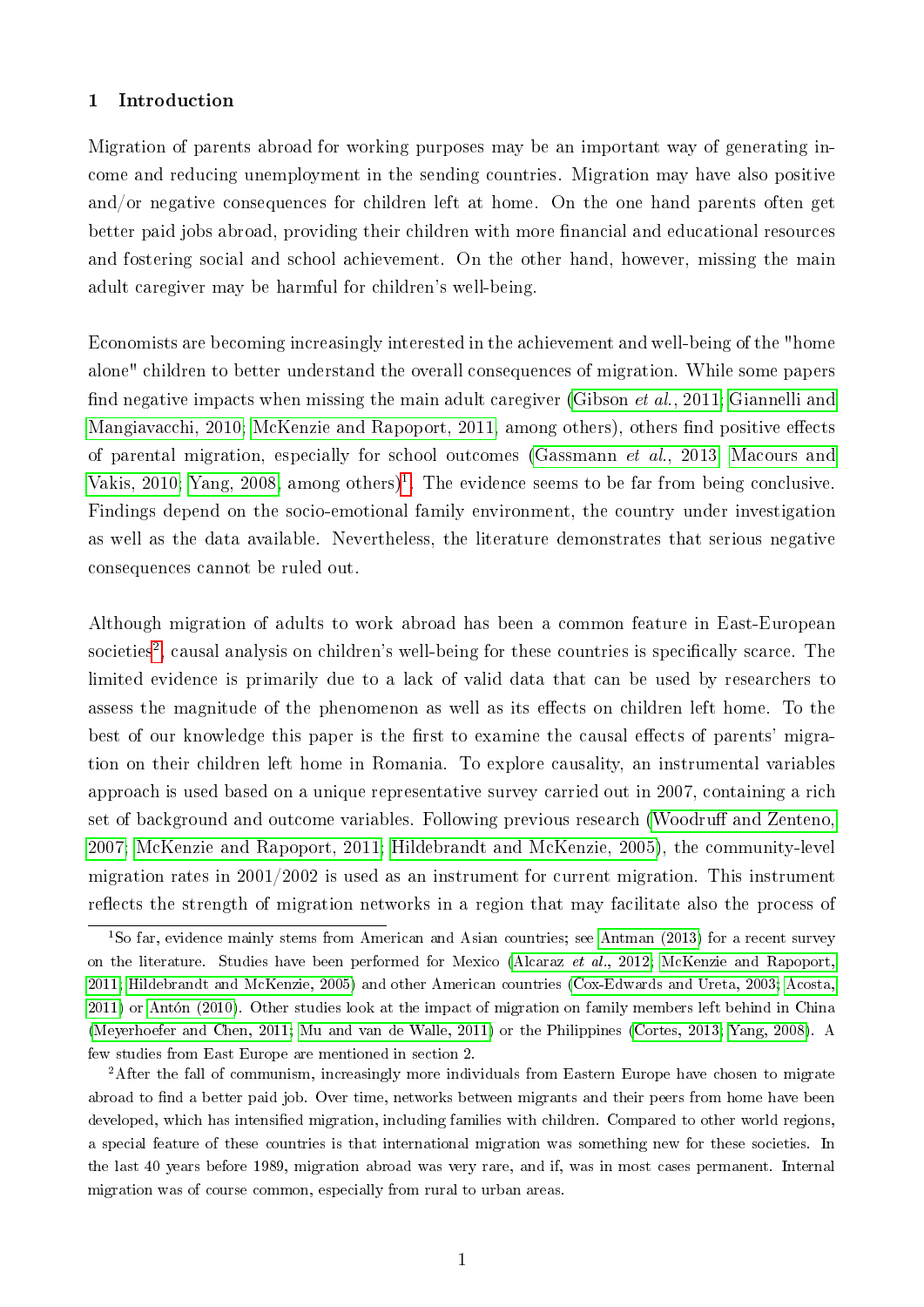current migration due to lower migration costs and lower risks.

The identification assumes that the share of migrants in  $2001/2002$  does not directly affect children's achievement and well-being 5-6 years later. We perform IV models and in addition assess average treatment effects computed from bivariate probit models for binary outcomes. We find, in accordance with the literature, initial evidence for a significant positive effect of parents' migration on children's school performance as reflected in higher school grades, partly because children left alone increase their time allocation for studying and homework. However, parents' migration seems to cause more seriously health problems. Our estimates demonstrate that children whose parents are abroad more often suffer from mental or physical sickness, con-firming [Giannelli and Mangiavacchi \(2010\)](#page-17-1) and [McKenzie and Rapoport \(2011\)](#page-17-2), among others. In Romania, the effect seems to be larger for the children from rural areas.

The rest of the paper is structured as follows. Section two discusses the patterns of migration in Eastern Europe and presents the relevant literature. After describing the data in section three, the fourth section focuses on the identification strategy and analyzes possible threats to its validity. Section 5 discusses the estimated results and section six concludes.

#### 2 Patterns of migration and their families left home in Eastern Europe

In the past decade, increasingly more parents from countries from Eastern Europe migrate abroad for employment, while their children remain at home. Especially for Romania, the media describe the situation as "a national tragedy" [\(Bilefsky, 2009, February 14\)](#page-16-6). The first ocial data that monitors the phenomenon dates back to 2006 in Romania, when almost 60,000 children were registered as having at least one parent working abroad<sup>[3](#page-4-0)</sup>. The largest magnitude was recorded in 2008, when the number of children left behind was higher than 92,000, representing two percent of the child population (from a total of  $4,400,000$  $4,400,000$  children aged 0-18<sup>4</sup>).

According to other studies, the official numbers seriously underestimate the phenomenon. Only few parents seem to inform the authorities that they intend to migrate to work abroad, leaving their children at home. According to Toth et al. [\(2008\)](#page-18-2) almost 350,000 children lived in migrant families and nearly 400,000 children had at some point one or both parents working abroad. Toth *et al.* [\(2007\)](#page-18-3) suggests that 170 000 junior high school students (almost 20 percent of students enrolled in high school) had parents working outside Romania.

In other Eastern countries similar developments seem to take place. For example, in the Republic of Moldova transnational households are becoming increasingly common. Around 17 percent of Moldavian children live in households with at least one parent working abroad [\(Sandu, 2011\)](#page-18-4). A recent study by [Gassmann](#page-17-3) et al. (2013) suggests that children's well-being is not adversely

<span id="page-4-1"></span><span id="page-4-0"></span><sup>&</sup>lt;sup>3</sup>Reported by the Romanian Authority for Child Protection, see [http://www.copii.ro/alte\\_categorii.html.](http://www.copii.ro/alte_categorii.html.) <sup>4</sup>Source: The National Institute of Statistics, Romania.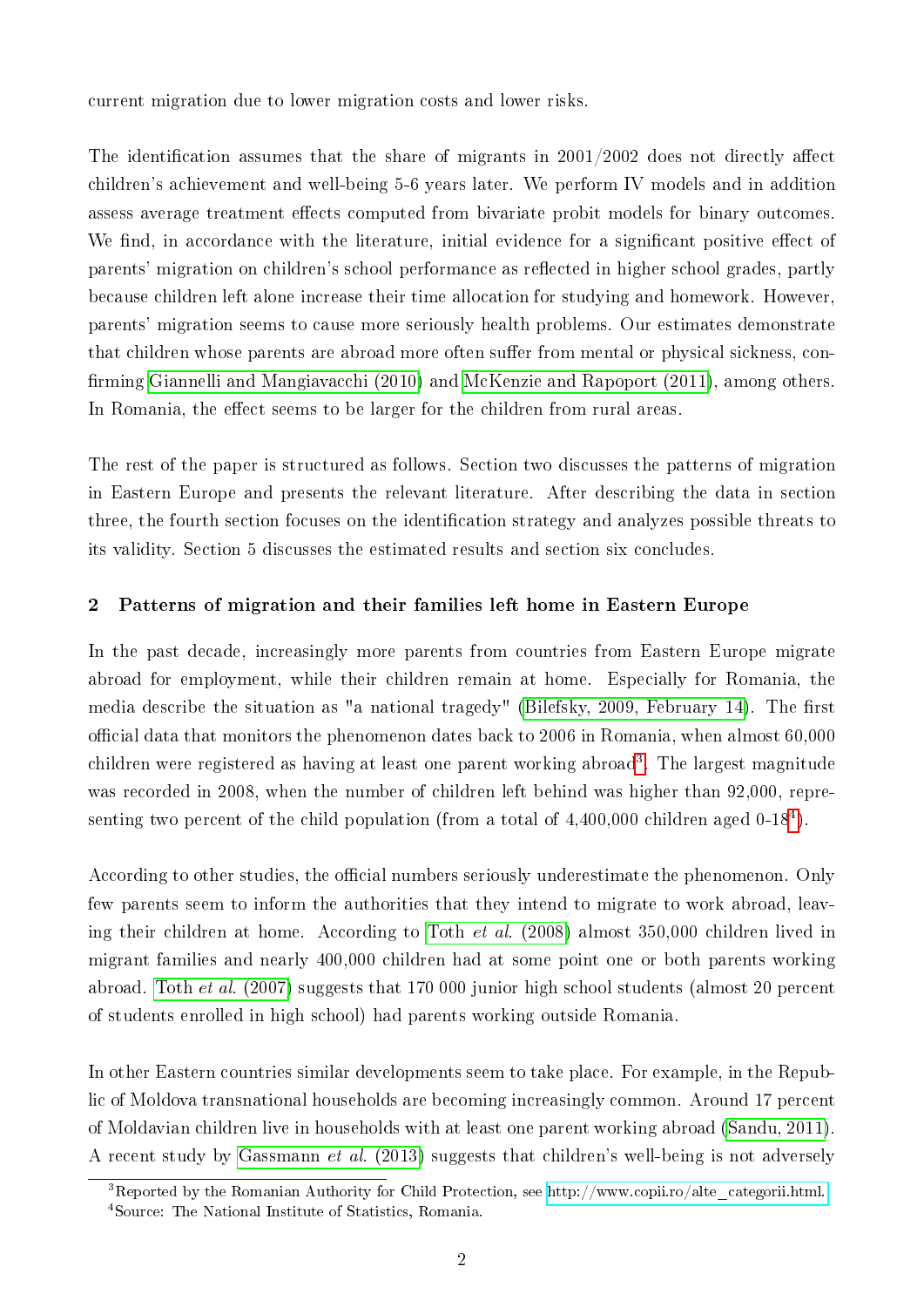affected by parental migration in Moldova. Living in a migrant family increased the probability for young adults to attend a university (Görlich [et al., 2010\)](#page-17-6).

Albania has also experienced a high magnitude of migration. According to [Giannelli and](#page-17-1) [Mangiavacchi \(2010\)](#page-17-1) around 22 percent of children live in migrant households. Compared to Romania, where both women and men are equally represented in the migration process, and to Moldova, where the percentage of migrated mothers is higher than those of migrated fathers, children in Albania are mainly left home by their fathers. Father's migration increases the probability of dropping-out at school for their children the most affected being the girls and those living in rural areas. In Bulgaria the problem of parents' migration and their children left behind is well recognized [\(Guentcheva, 2010\)](#page-17-7), but there are no individual data available for research.

### 3 Data

The paper uses samples from a representative survey carried out in 2007 by the Romanian branch of Gallup International within a project financed by the Soros Foundation. The original data set, which is publicly available<sup>[5](#page-5-0)</sup>, gathers detailed information about family background, and a wealth of outcomes variables on school achievement and mental and physical well-being of children. A total of 2,037 students from the 5th?8th grades were surveyed, 437 (or 21 percent) of them having at least one parent working abroad.

Our sample is restricted to children, whose parents have worked abroad for at least 12 months. We do so in order to focus on the medium and long-run impact of parents' absence on different children outcomes. According to the literature, children may have worse outcomes regarding school achievement [\(McLanahan and Sandefur, 1994\)](#page-18-5), health [\(Page and Stevens, 2004\)](#page-18-6) and overall well-being [\(Fomby and Cherlin, 2007\)](#page-17-8) when they live in single-parent households.

The reasons underlying the absence of a family member (divorce, migration, and decease) are perceived as different experiences by the other family members. Therefore children' outcomes may also differ. For example [Creighton](#page-16-7) *et al.* (2009) show that the long-term migration of at least one parent increases the chances of secondary school-aged children to be enrolled in school. On the other hand, in the case when a child's father is dead, the impact on school enrolment is negative. [Nobles \(2011\)](#page-18-7) shows that the father's absence in the household following divorce has a negative impact on children' school outcomes, while the migration of the father for work purposes has a positive impact on their children.

Therefore, we restrict our sample to those children living in intact families, to isolate the effect of parents' migration from the effects of growing up in divorced families or in households with

<span id="page-5-0"></span> $5$ http://www.soros.ro/?q=node/1303.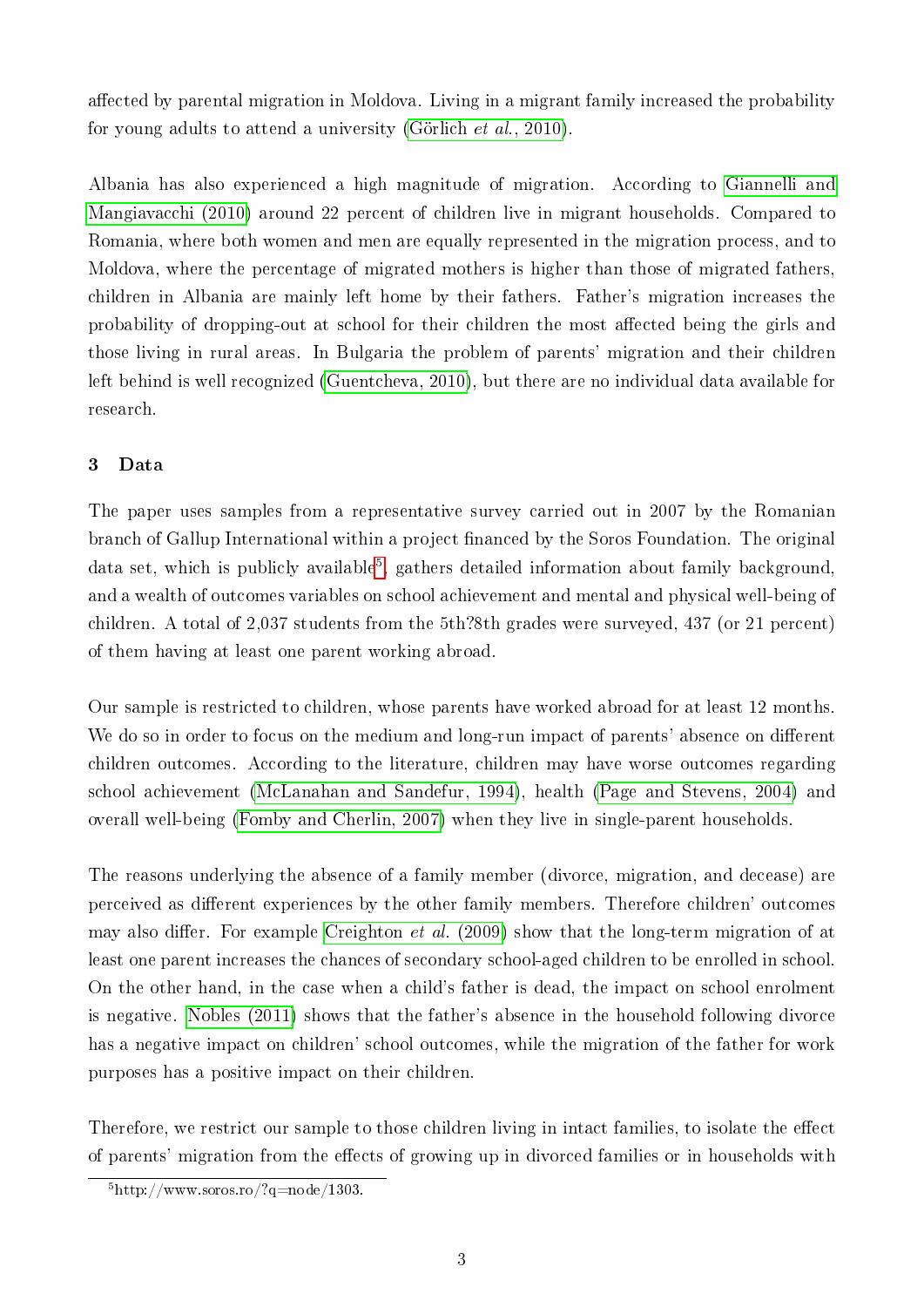one deceased parent. We end up with a sample of 1,433 observations, 291 (or 20 percent) of them having at least one parent working abroad, see the summary statistics in Table [A1](#page-20-0) and [A2](#page-21-0) in the Appendix.

#### 4 Empirical strategy

#### 4.1 Estimation technique and variables

This section explains the econometric framework used to estimate the effects of parents' migration on school performance, health and psychological well-being of their children. The basic regression model can be expressed as follows:

<span id="page-6-0"></span>
$$
Outcome_i = \alpha + \beta Migrant_i + \gamma' X_i + \epsilon_i \tag{1}
$$

where  $Outcome_i$  represents the dependent variables, including measures for school performance. for child's health and mental well-being.  $\it{Migrant}_i$  is our variable of interest and treated as being endogenous. The variable  $Migrant_i$  takes the value 1 if a household has at least one parent abroad and 0 otherwise.  $X_i$  is a vector of control variables, which we introduce below. For school performance we use two measures: students' self-confessed average grade (GPA) for the last semester (fall semester of the school year 2006-2007), GPA from last semester and expected grade point average for the entire 2006-2007 school year, Expected yearly GPA. Since the data were collected in mid-June, when the school year ends in Romania, we hypothesize that the self-reported GPA for the entire school year to coincide with the true one. The grading scheme usually comprises grades from 1 to 10, with 10 being the highest grade. The minimum passing grade is 5. On average in the sample GPA reaches 8.491. Average GPA is higher in non-migrant compared to migrant households and higher in urban compared to rural regions (see Table [A1\)](#page-20-0).

Our further dependent variables are number of hours spent daily for study and homework, study hours and number of hours spent daily for housework, work hours. The specific questions formulated in questionnaire on time use are framed as: "How much time in a day do you spent on learning and doing homework?" respectively, "How much time in a day do you spend helping with household chores?". The answers are then scaled into eight ordered categories: not at all, less than half of hour, 1 hour, 2 hours, 3 hours, 4 hours, 5 hours and more than 5 hours. Children from migrant households spend more time with housework and less time for study compared to children from non-migrant families (see Table [A1\)](#page-20-0).

Following [Schmeer \(2009\)](#page-18-8), we use as outcome for health the variable *any illness* that was assessed based on the child's report as being ill "pretty often" in the five months prior to the survey. In the same manner we define also the indicator variable being depressed that takes value 1 if the child reports having depressive symptoms as feeling alone, not loved, neglected, afraid, unsure, worried or unhappy.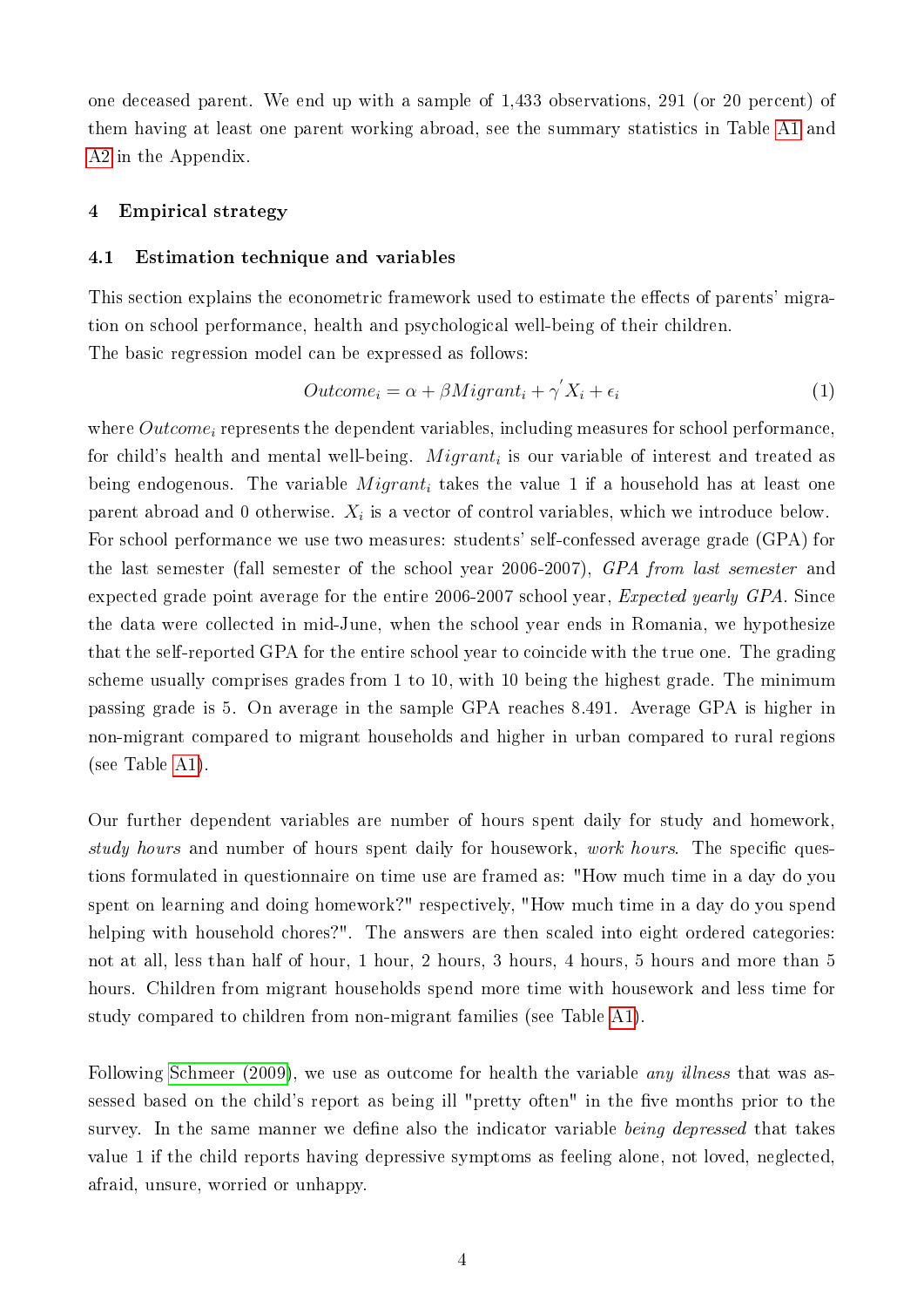As indicators for the psychological well-being of children we also construct two more variables: being bullied, and being involved in conflicts. Following [Ammermueller \(2012\)](#page-16-8), we define a dummy variable for being bullied at all or not at all. This variable indicates whether the child reports as being victim of violence, measured by being insulted or being scared or hurt or being laughed at in the last five months. We also assess in a similar way the impact of parents' absence on the probability of *being involved in conflicts* (with the police, or with the neighbors or with other kids) in the last months. As shown in Table [A1,](#page-20-0) children in migrant compared to nonmigrant families are bullied, depressed, or report any illness more often, especially in rural area.

 $X_i$  represents a vector of covariates. We include individual characteristics such as age, sex and parental education. In order to control for potential initial differences in children's outcomes in the absence of migration, we need also to control for pre-migration family income or wealth that are likely to affect both the migration decision and children education and well-being. Unfortunately, our data contain only post-treatment information regarding the household wealth that is more likely to reflect investments after migration due to potential budget constrains alleviation. Similar to other studies [\(McKenzie and Rapoport, 2011\)](#page-17-2) we try to proxy for household wealth and socio-economic status using parents' education, i.e whether the mother and the father completed their primary, secondary or tertiary education. In our study, the parents' education is significantly correlated with the number of books at home, which reflect the socioeconomic status of the family, as well as with certain durable assets such as a car or a computer.

In the sample, children are on average 13 years old. The parents of the children from migrant household are, on average, less educated compared to the parents of children from non-migrant households (see Table [A2\)](#page-21-0). Other control variables include a dummy variable for urban communities as well as regional dummies. We also consider an index for each counties development, computed for 1998 by [Sandu](#page-18-9) et al. (2000), denoted Devjud98.

 $Devjud98$  has been formed using factorial analysis from 11 indicators regarding human capital. employment, fertility rates and economic capital of households. All respondents living in the same county were assigned the same index value *Devjud98*. There are 42 counties in Romania. including Bucharest. Spearman rank correlation coefficient test (not shown here) indicates a small but a signicant negative correlation between this index of county development and the 2001/2002 share of migrants. As Table [A2](#page-21-0) shows migration is higher in Moldova and the West as well as in less developed regions.

#### 4.2 Identification

We are interested in the estimation of parameter  $\beta$  from equation [\(1\)](#page-6-0). Two of our outcomes (GPA for the last semester and the expected GPA for the entire school year) are continuous. The variables describing the health and the psychological well-being are of binary nature, while ordered variables measure time allocation. Using OLS/Probit to estimate this model, we pre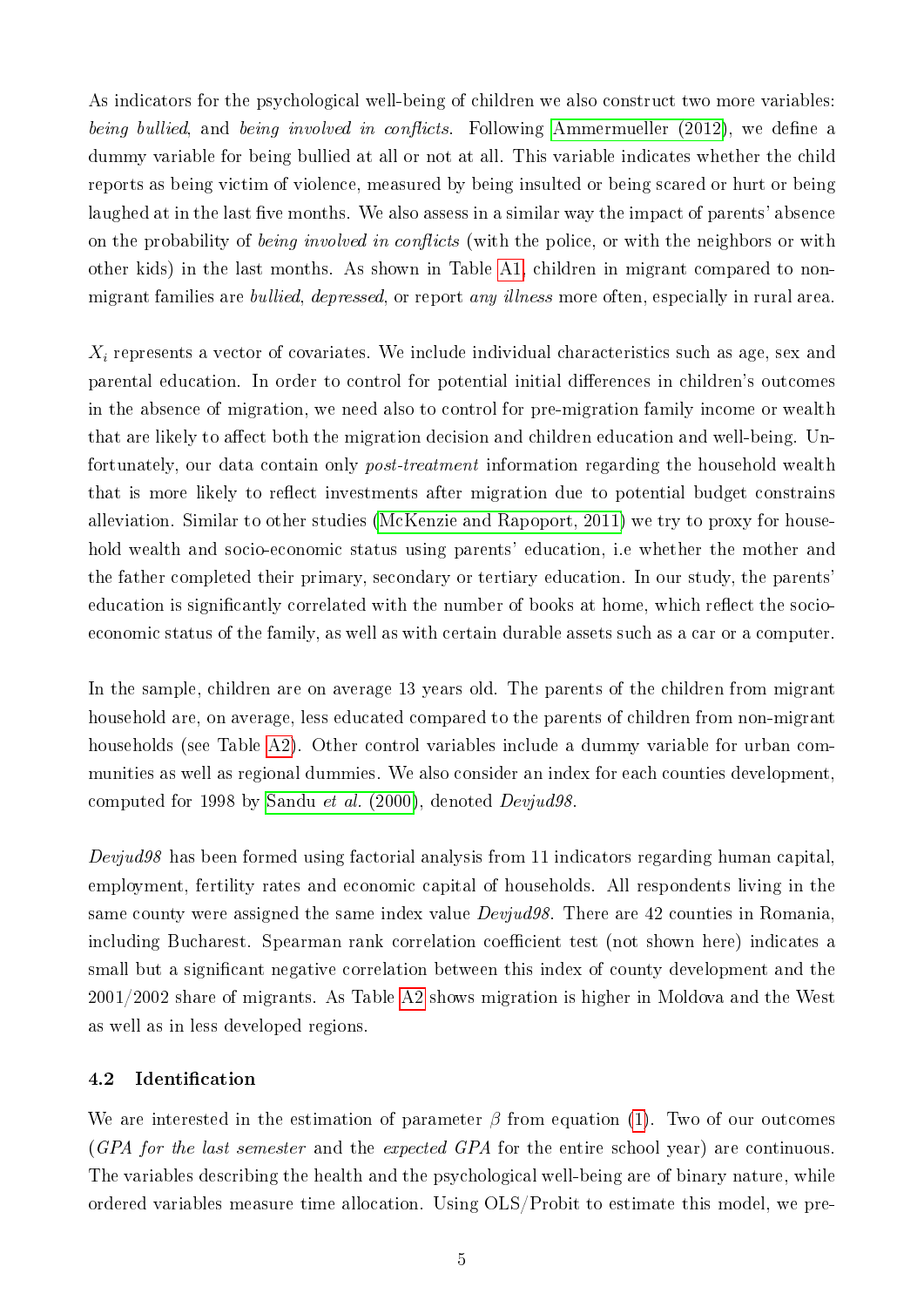sume that migrant and non-migrant families are similar in both observable and unobservable characteristics. But, in the case of migration, the potential endogeneity of migration may lead to biased estimates. Migrant and non-migrant families are likely to differ in unobservable factors that may also affect the children outcomes.

To control for the potential endogeneity of migration, instrumental variable estimation is applied. We define our instrumental variable, the proportion of migrants from the population in a Romanian community in 2001/2002 (from a total of 174 communities), using data from two sources. The data for villages come from a community census carried out in December 2001 on temporary migration<sup>[6](#page-8-0)</sup>. The respective values for cities and towns are based on the Romanian population and housing census from March 2002 (see [Sandu, 2007\)](#page-18-10)<sup>[7](#page-8-1)</sup>. Past migration history has been used in the literature by [Hildebrandt and McKenzie \(2005\)](#page-17-5); [Lokshin](#page-17-9) *et al.* (2010); [McKenzie and Rapoport \(2011\)](#page-17-2) and [Meyerhoefer and Chen \(2011\)](#page-18-0), among others. It reflects the strength of migration networks that may facilitate the process of migration due to lower migration costs and lower risks.

Thus, the variable  $Migrant_i$  is estimated using the following model:

<span id="page-8-2"></span>
$$
Migrant_i = \theta + \delta Z_i + \phi' X_i + \upsilon_i \tag{2}
$$

where  $Z_i$  is the instrumental variable excluded from equation [\(1\)](#page-6-0), and  $X_i$  is the vector of covariates used in the previous equation. Since the instrument only varies at the community level, our standard errors are clustered at the community level.

We use simultaneous estimation models to estimate the equations [\(1\)](#page-6-0) and [\(2\)](#page-8-2) in a single procedure. In estimation the model when the outcomes variables are continuous, we use the ordinary two-stage least squares (2SLS) estimator. For binary outcomes we employ both IV - and bivariate probit models. As [Imbens and Angrist \(1994\)](#page-17-10) have shown, when both treatment and outcomes variables are dichotomous, with 2SLS we can only compute Local Average Causal Effects (LATE). In this case, the estimates provide information about the impact of parents' migration on outcome only for those families whose decision to migrate was influence by the share of migrants in the respective community.

In addition, we apply also bivariate probit models that can be used to identify population average causal effects (ATE). The bivariate probit estimator may outperform those from IV analysis, especially when the sample size is small (as is in the case here, see [Chiburis](#page-16-9) *et al.*, [2012\)](#page-16-9). A critical assumption for obtaining consistent estimates within bivariate probit models refers to the jointly bivariate normal distribution of the error terms from the two stages. To test the null hypothesis of bivariate normality we use a goodness-of-fit score test developed by

<span id="page-8-0"></span> $6$ Available at [https://sites.google.com/site/dumitrusandu/bazededate.](https://sites.google.com/site/dumitrusandu/bazededate) The methodology for collecting the data is described by [Sandu \(2000\)](#page-18-11).

<span id="page-8-1"></span><sup>7</sup>Thanks to Dumitru Sandu for supplying these migration rates.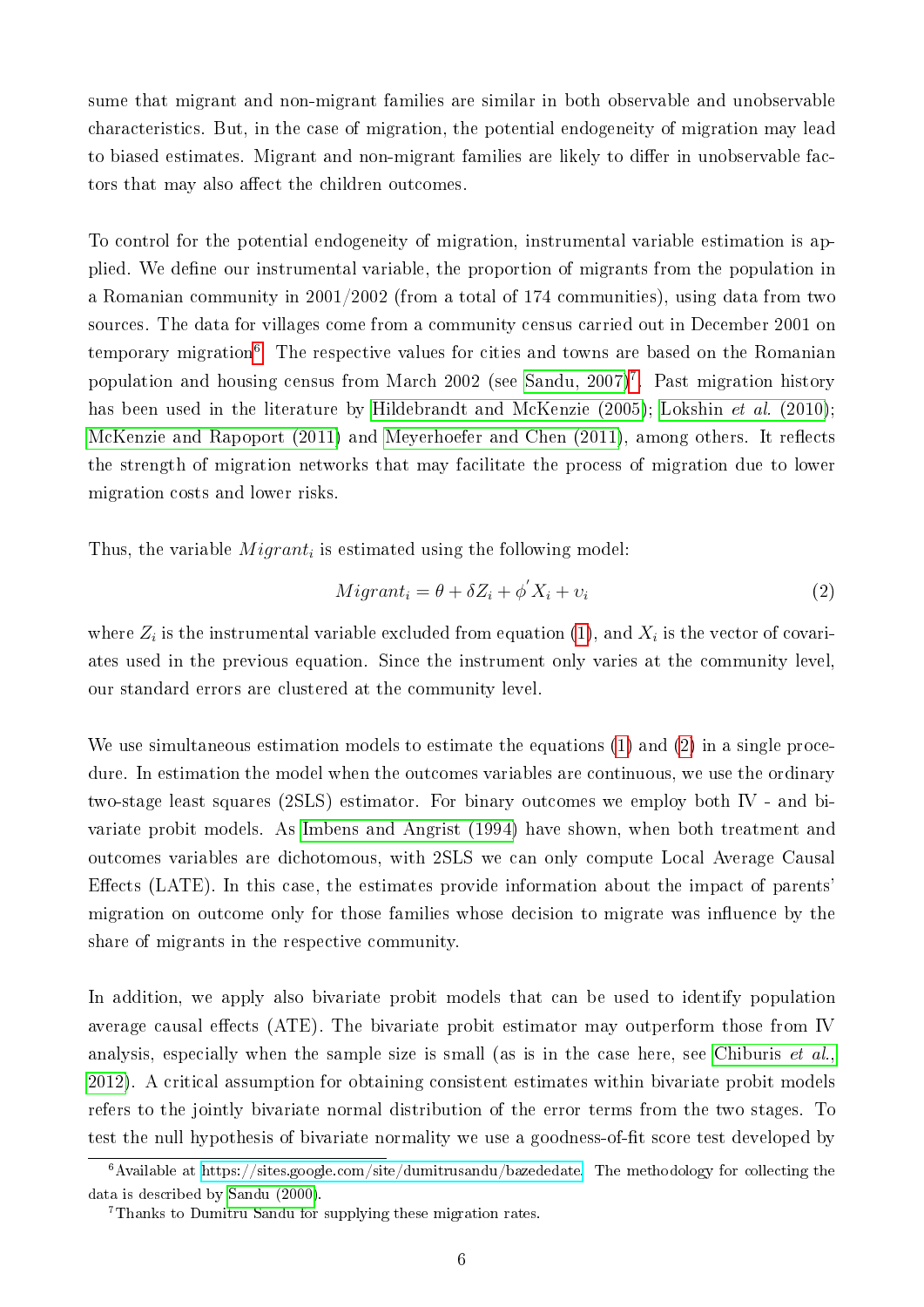Murphy  $(2007)^8$  $(2007)^8$ .

Our identifying assumption is that the share of migrants in  $2001/2002$  does not directly affect the school performance as well as children well-being 5-6 years later. What are possible threats to its validity? First, it is likely that household's decision to migrate in 2007 does not differ from their decision to migrate 5 years ago. To control for further economic and social factors on the county level that might have an effect on migration,  $Devjud98$  is included in the regression.

A second potential threat is that certain regions (due to short distances or economic conditions) send systematically more people abroad. In order to capture these unobservable region-level factors that may affect both the migration decision as well as children outcomes we include in our regressions also region dummies.

As pointed out by [McKenzie and Rapoport \(2011\)](#page-17-2), another threat to the validity of the instrument is that the share of migrants in a community also affects prior migration, which in turn may have a direct effect on children outcomes. So we have to make sure that the instrument has no effect on the outcomes of those who come from households unaffected by current migration. To check this, we look at the outcomes of children from nonmigrant households (untreated group) with former migration episodes. We transform our instrument from a continuos measure to a binary one, as in [McKenzie and Rapoport \(2011\)](#page-17-2).

We define two categories of counties: those with high-migration rates, with values above the median migration rate (1.15), and those with low-migration rates (below the median). For children in nonmigrant households with former migration episodes in the family, we regress our outcomes variables on the new binary measure of our instrument (including covariates). We note that in almost all cases the effect of the share of migrants in a community is statistically insignicant (results are not documented in the paper; they are available upon request). Only for the outcome *yearly expected GPA* the effect is small and statistically significant.

Next, we verify the relevance of our excluded instrumental variable. Table A3 and A4 in the Appendix show the results from the first stage regression from equation  $(2)$ . Note that the first stage regression differs slightly due to different number of observations for each outcome variable. The F-statistics on excluded instrument exceeds in almost all cases the [Staiger and](#page-18-13) [Stock \(1997\)](#page-18-13) rule-of-thumb criteria of 10 for the instrument to be declared weak. Only in the case of rural sample for the outcomes being *involved in conflicts* and GPAs the F-statistics are slightly smaller than 10. In all linear probability models from the first stage regressions our instrument is highly significant. The share of migrants has a significantly positive impact on the probability that 5-6 years later at least one parent from a family is working abroad.

<span id="page-9-0"></span><sup>8</sup>The Stata command "SCOREGOF" developed by [Chiburis \(2012\)](#page-16-10) is used.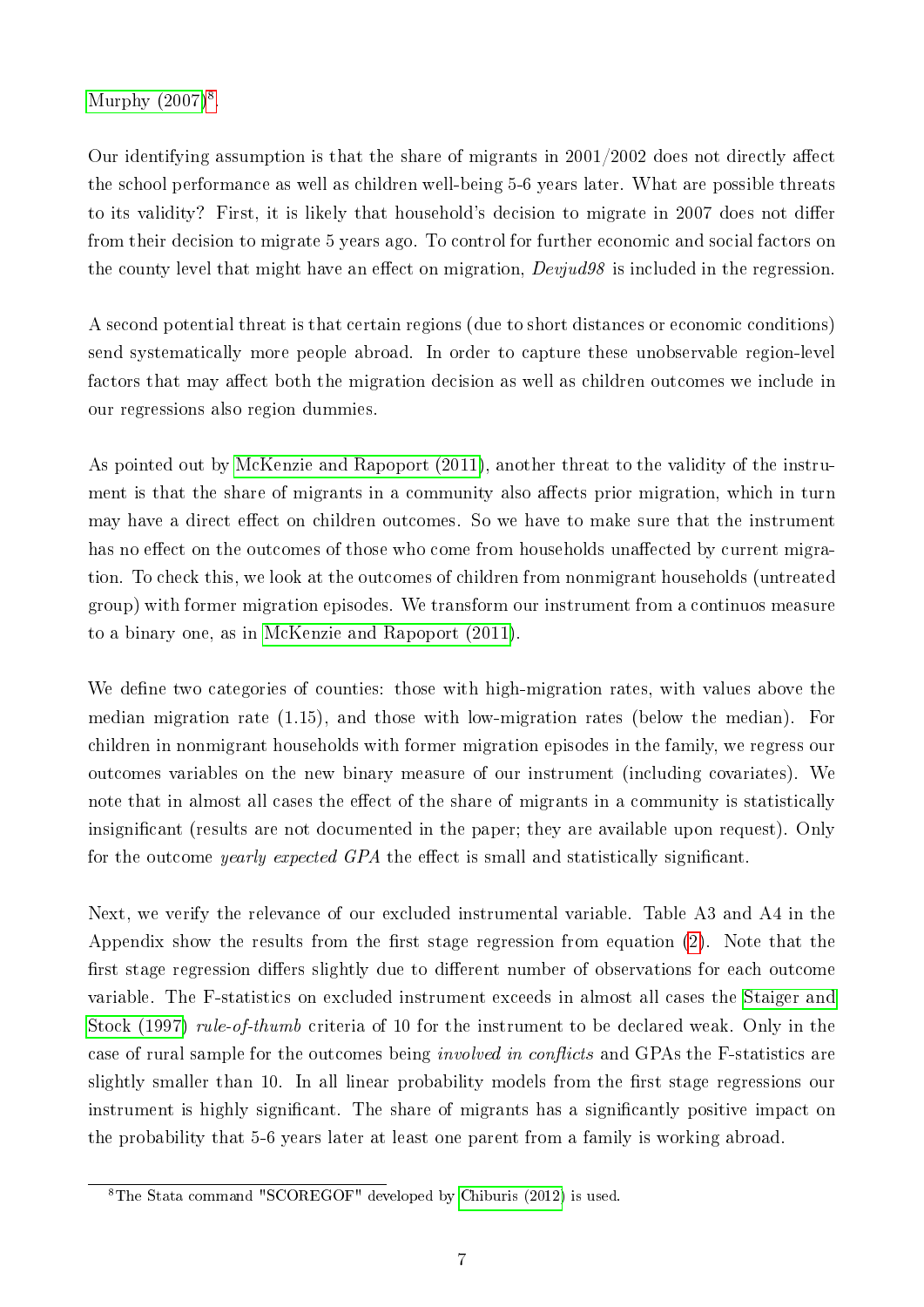We also performed regressions without controlling for the county's development (not shown here, but available upon request). The coefficients of our instrument remain unchanged in magnitude and highly significant. The values of the F-statistic on the excluded instrument are similar to the previous case, and the 2SLS estimates of living in a migrant household on children's outcomes are all very similar. Therefore one may reasonably rule out the possibility of the violation of the IV exclusion restriction.

#### 5 Results and discussion

#### 5.1 The impact of migration on school achievement and children's time use

Table [1](#page-10-0) shows the effects of living in migrant families on our two measures of school performance. We present the OLS and 2SLS estimates for each outcome. Without controlling for endogeneity we find significant negative effect of having parents working abroad on school achievement only for children from urban area. However, the IV estimates reveal significant positive effects, both in rural and urban regions. Children from migrant families have, on average, GPAs from last semester higher by 1-3 grade points than the other children.

<span id="page-10-0"></span>

|              |                      | GPA from                          | Expected yearly       |                                   |  |  |
|--------------|----------------------|-----------------------------------|-----------------------|-----------------------------------|--|--|
|              |                      | last semester                     | <b>GPA</b>            |                                   |  |  |
|              | OLS                  | $2\mathrm{S}\mathrm{L}\mathrm{S}$ | OLS                   | $2\mathrm{S}\mathrm{L}\mathrm{S}$ |  |  |
|              | $-0.092$             | $1.981***$                        | $-0.104$              | $1.363**$                         |  |  |
| Whole sample | (0.077)              | (0.617)                           | (0.078)               | (0.571)                           |  |  |
| Observations | 1,112                | 1,112                             | 1,097                 | 1,097                             |  |  |
| Urban        | $-0.187*$<br>(0.099) | $1.367**$<br>(0.620)              | $-0.195**$<br>(0.096) | $1.257*$<br>(0.742)               |  |  |
| Observations | 554                  | 554                               | 547                   | 547                               |  |  |
| Rural        | 0.005                | $3.028**$                         | $-0.011$              | $1.442*$                          |  |  |
|              | (0.116)              | (1.326)                           | (0.125)               | (0.877)                           |  |  |
| Observations | 558                  | 558                               | 550                   | 550                               |  |  |

Table 1: Effects of having parents working abroad on school achievement

Standard errors in parentheses are clustered at the community level.

\*, \*\*, \*\*\* indicates signicance at the 10%, 5%, and 1% level, respectively.

All regressions include the full set of controls as in Table [A2.](#page-21-0)

The positive impact of parental migration on academic achievement of children left at home may be surprising. However they are in line with findings from other countries. [Macours and](#page-17-4) Vakis  $(2010)$ , using data for preschool children, find evidence that mother's migration has a positive effect on their children's cognitive outcomes, the driving force of this effect being the increased family income following migration. [Arguillas and Williams \(2010\)](#page-16-11) provide evidence that having a migrant mother increases the years of schooling of children left home in the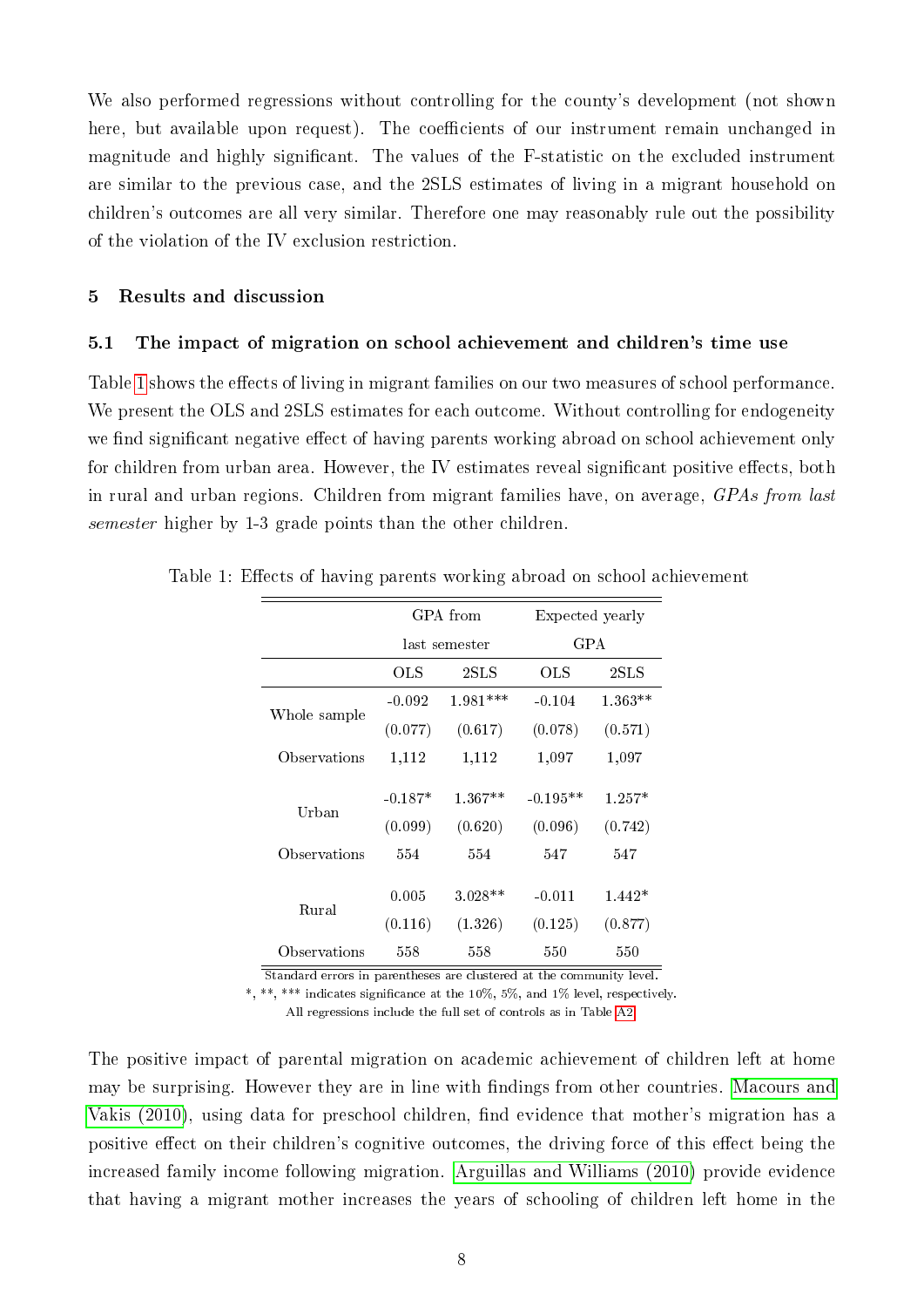Philippines. [Yang \(2008\)](#page-19-0) also shows that children from migrant households experience better schooling outcomes.

The effects of remittances of migrated parents seem to outweigh the detrimental effects of living in a migrant family, and grades improve. Children may be more motivated to learn, knowing that parents have gone abroad to work in order to provide them additional material and educational resources. Or they hope that at some point, they will follow their parents abroad if they perform better at school. Another explanation could be related to the attitude of teachers of these children. Knowing their family situation, teachers could be more tolerant and kind to children from migrant households, trying in a way to compensate for the negative effects of parental migration by avoiding to additionally "punish" them, by giving them lower marks.

Other studies show that missing the main adult caregiver may be harmful for school achieve-ment, although they measure different outcomes. [Giannelli and Mangiavacchi \(2010\)](#page-17-1) find evidence for Albania that the absence of the father following migration has a negative impact on school attendance, the effect being higher for girls than for boys. Also, [McKenzie and Rapoport](#page-17-2)  $(2011)$  find that living in migrant households lowers the probability for children to finish a high school.

Next, we also analyze how children's daily time allocation between study and housework changes, in response to parents' migration. Table [2](#page-12-0) presents the results.

Columns two and three show the OLS and 2SLS estimates. The next columns present the coefficients of ordered probit and IV ordered probit models. In order to generate the two stage ordered probit results, both when we control or not for endogeneity (columns 3 and 4), the models are estimated using the user-written Conditional Mixed Process (CMP) Command in Stata, developed by [Roodman \(2011\)](#page-18-14).

When we assess the impact of living in migrant families on the number of hours spent daily for homework, significant effects are obtained in the ordered probit models (Columns 3 and 4) and only for the restricted samples. When we control for endogeneity, we see that having parents working abroad increases study hours for children from urban areas. For those from rural communities the effect is negative, but not statistically significant.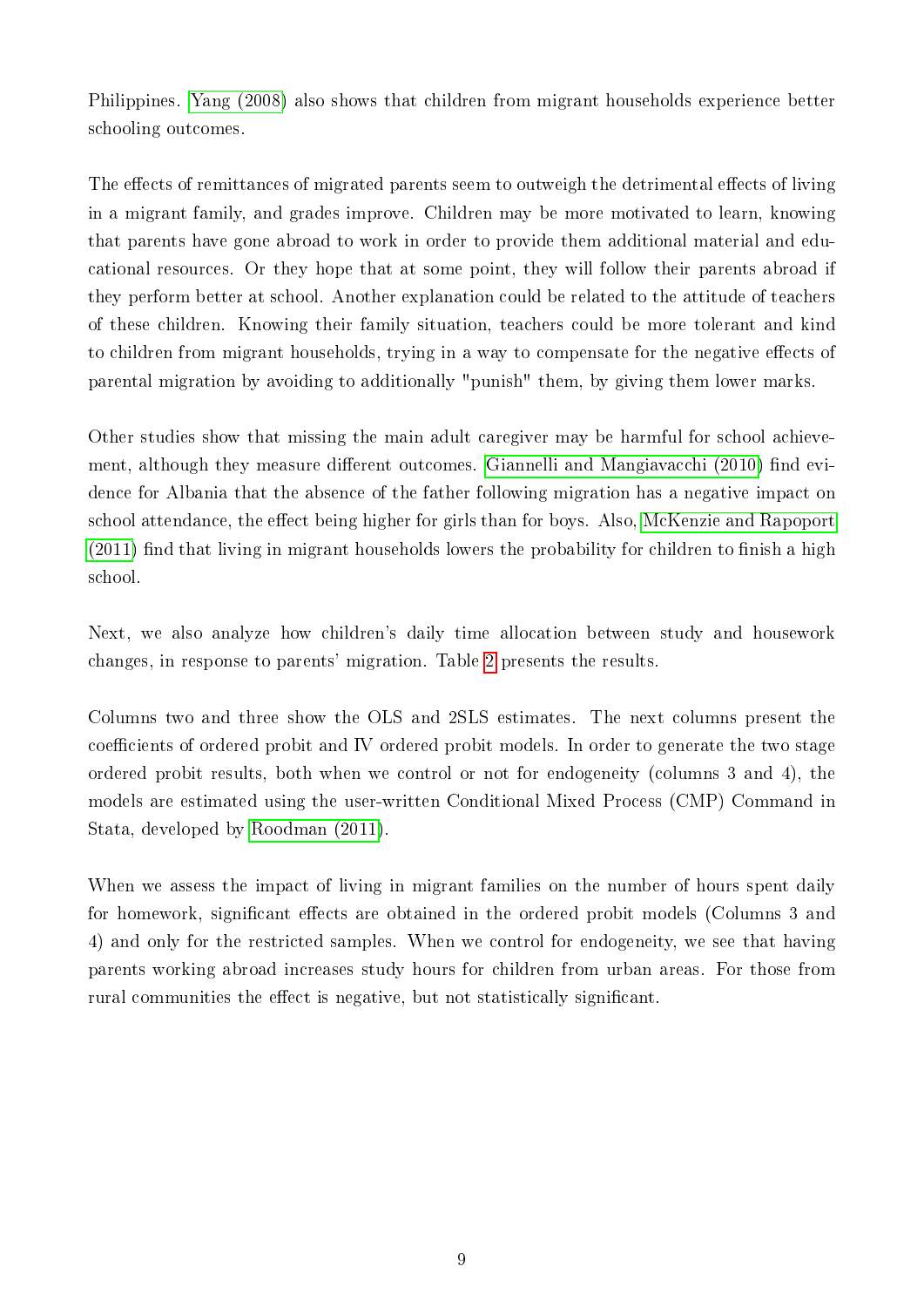<span id="page-12-0"></span>

|                                        | (1)        | (2)      | (3)      | (4)        |
|----------------------------------------|------------|----------|----------|------------|
|                                        | <b>OLS</b> | 2SLS     | Ordered  | IV-Ordered |
|                                        |            |          | probit   | probit     |
| Dependent variable: <i>study hours</i> |            |          |          |            |
|                                        | 0.031      | 0.082    | 0.051    | $-0.114$   |
| Whole sample                           | (0.107)    | (0.763)  | (0.075)  | (0.460)    |
| Urban                                  | $-0.131$   | 1.021    | $-0.070$ | $0.732**$  |
|                                        | (0.141)    | (0.728)  | (0.104)  | (0.340)    |
| Rural                                  | 0.205      | $-0.851$ | $0.188*$ | $-0.461$   |
|                                        | (0.161)    | (1.276)  | (0.109)  | (0.550)    |
| Dependent variable: work hours         |            |          |          |            |
|                                        | $-0.059$   | $-0.127$ | $-0.072$ | 0.081      |
| Whole sample                           | (0.103)    | (0.801)  | (0.076)  | (0.321)    |
| Urban                                  | $-0.00004$ | 0.155    | $-0.013$ | 0.664      |
|                                        | (0.127)    | (0.57)   | (0.107)  | (0.648)    |
|                                        | $-0.116$   | $-0.408$ | $-0.136$ | $-0.366$   |
| Rural                                  | (0.159)    | (1.432)  | (0.109)  | (0.340)    |

Table 2: Effects of having parents working abroad on children's daily time allocation

Standard errors in parentheses are clustered at the community level.

\*, \*\*, \*\*\* indicates signicance at the 10%, 5%, and 1% level, respectively.

All regressions include the full set of controls as in Table [A2.](#page-21-0)

Having parents abroad seem to have no impact on children's time allocation for housework. Nevertheless, the point estimates are positive for children from urban areas and negative for those from rural areas (column 4). These findings appear to partially stand in contrast with those from [Antman \(2011\)](#page-16-12), who report that in Mexico children decrease their study hours and spend more time with household work in response to a father's migration to U.S.

#### 5.2 The impact of migration on mental well-being of children left home

Table [3](#page-13-0) presents results on children's health and mental well-being. Without controlling for possible endogeneity, the estimates from the probit regressions (column two and three) show a significant increase in the probability of being depressed of those children whose parents are working abroad, the marginal effects being larger for children from urban areas.

The next columns present the causal effects of having at least one parent working abroad. The estimates for all children show that parents' migration is linked to more seriously health problems and to a higher probability of suffering from depression. The risk of getting sick more frequently is raised by almost 60 percent, as shown by the 2SLS estimates, the average treatment effect being slightly smaller in magnitude, but statistically significant, in the bivariate probit analysis. The size of the average treatment effect of being depressed is also large in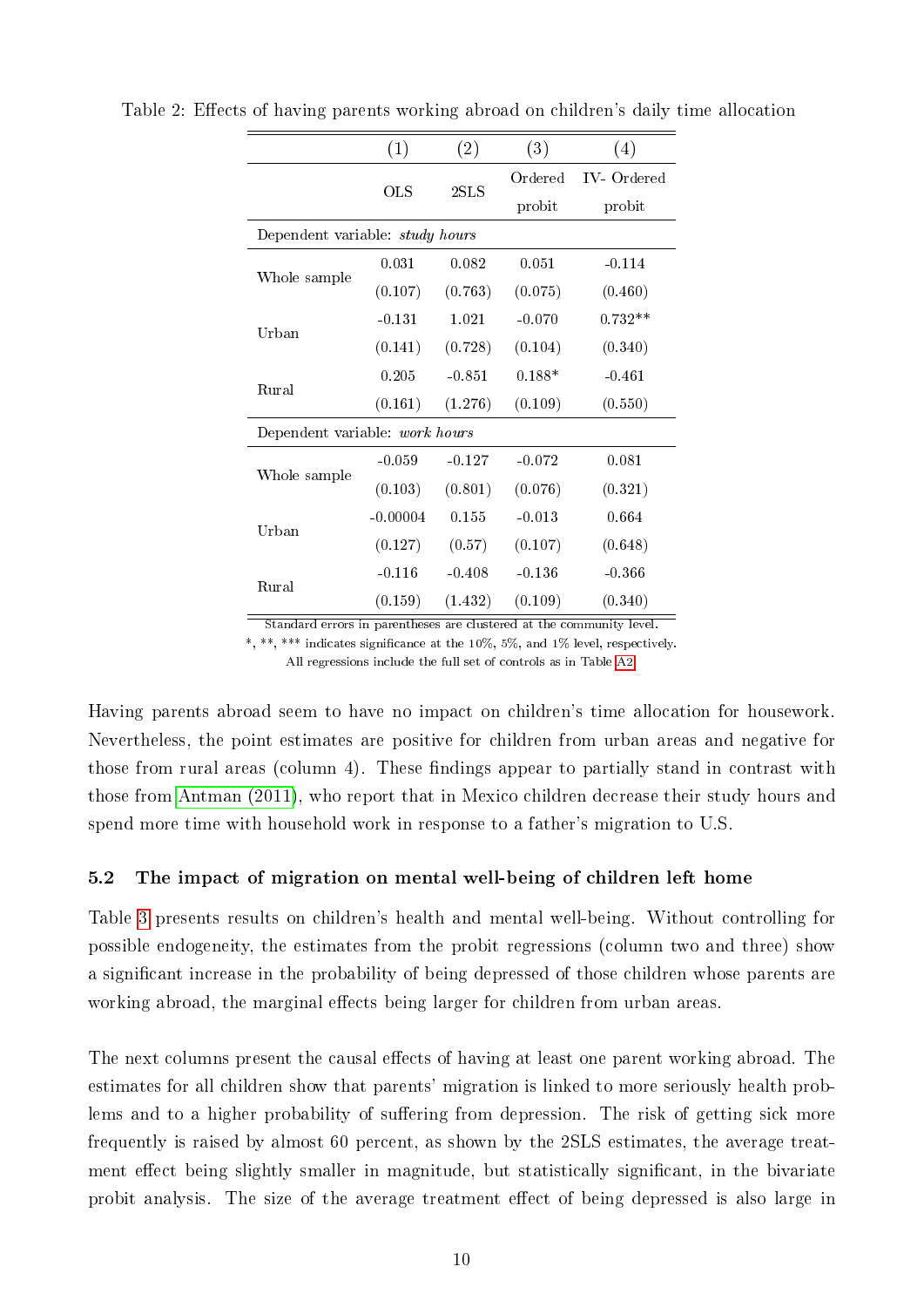|                         | Probit          |           | 2SLS         |           |            | Bivariate probit |
|-------------------------|-----------------|-----------|--------------|-----------|------------|------------------|
|                         | Avg. Marg. Eff. | Std dev.  | Marg Eff.    | Std.dev.  | <b>ATE</b> | Std.dev.         |
|                         |                 |           | Whole sample |           |            |                  |
| being<br>bullied        | $0.002\,$       | 0.036     | 0.207        | 0.414     | 0.119      | 0.278            |
| involved<br>in conflict | 0.024           | 0.035     | 0.133        | 0.257     | 0.134      | 0.194            |
| being<br>depressed      | $0.085***$      | 0.024     | 0.458        | 0.344     | $0.404*$   | 0.221            |
| having<br>any illness   | $0.025\,$       | 0.031     | 0.572        | 0.353     | $0.412**$  | 0.168            |
|                         |                 |           | Urban        |           |            |                  |
| being<br>bullied        | $-0.027$        | 0.046     | $-0.420$     | 0.433     | $-0.376$   | 0.271            |
| involved<br>in conflict | 0.028           | 0.046     | $0.013\,$    | 0.213     | $-0.006$   | 0.150            |
| being<br>depressed      | $0.093***$      | 0.033     | $\,0.021\,$  | 0.310     | 0.028      | 0.328            |
| having<br>any illness   | 0.062           | 0.045     | 0.253        | 0.300     | 0.224      | 0.236            |
|                         |                 |           | Rural        |           |            |                  |
| being<br>bullied        | 0.026           | 0.055     | 0.772        | 0.617     | 0.393      | 0.306            |
| involved<br>in conflict | $0.022\,$       | $0.054\,$ | $0.382\,$    | $0.440\,$ | $0.416\,$  | 0.248            |
| being<br>depressed      | $0.066*$        | $0.037\,$ | $0.818\,$    | 0.584     | $0.348\,$  | $0.251\,$        |
| having<br>any illness   | $-0.023$        | $0.043\,$ | 0.848        | 0.656     | $0.441*$   | 0.247            |

<span id="page-13-0"></span>Table 3: Effects of having parents working abroad on children's well-being

Standard errors are clustered at the community level. For the ATEs after Bivariate probit the standard errors were obtained from 200 bootstrap samplings.

\*, \*\*\* indicates significance at the 10%, 5%, and 1% level, respectively.

All regressions include the full set of controls as in Table [A2.](#page-21-0)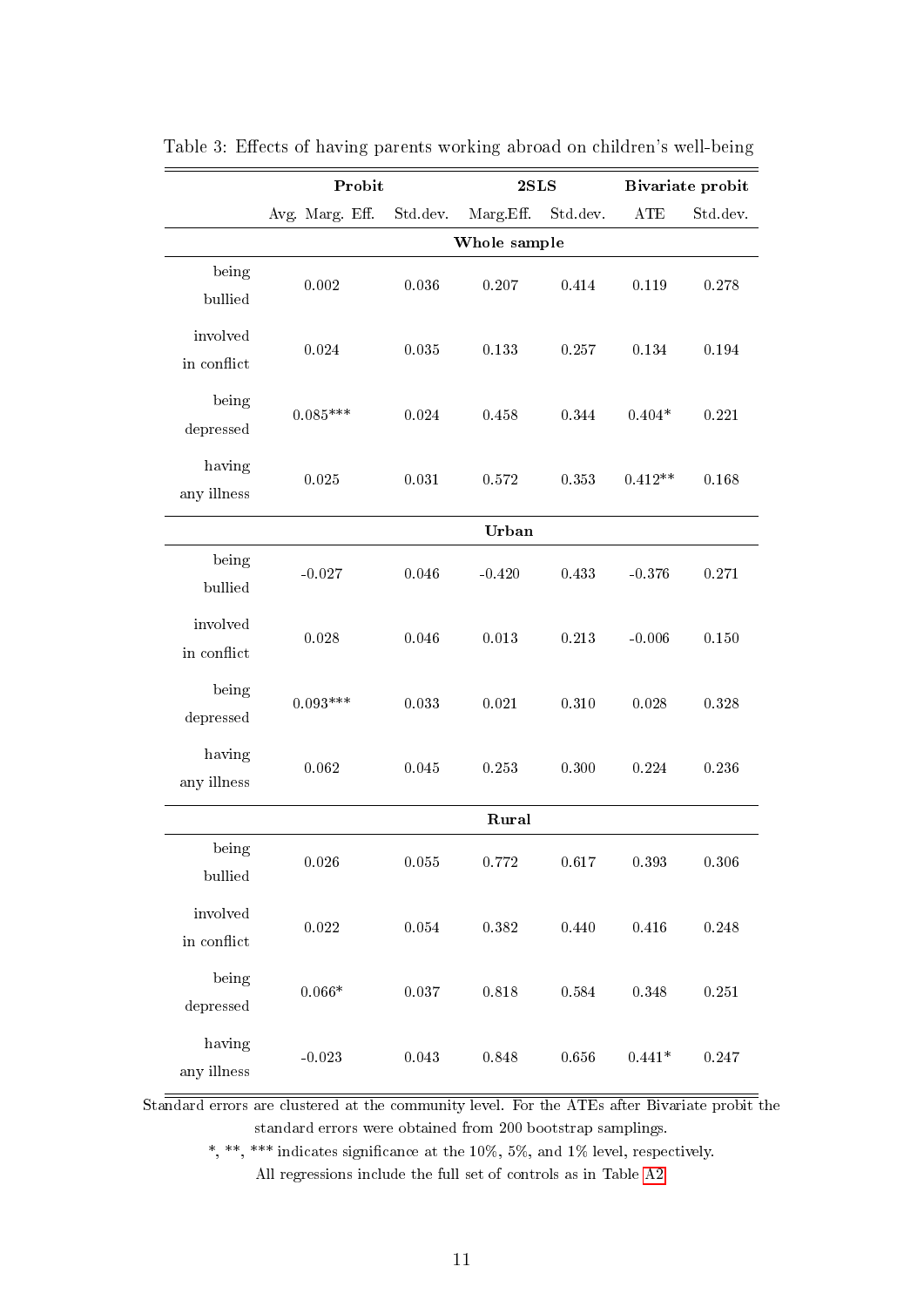magnitude and statistically significant when using whole sample.

Running regressions separately for the urban and rural samples demonstrates that the children from rural areas are more affected by the parents' migration. The results from the bivariate probit analysis provide evidence that children growing up in migrant households are about 44 percent more likely to get sick, compared to children in non-migrant families. The estimates for the urban sample do not document any statistically signicant impact of having at least one parent working abroad on the well-being of left behind children.

Comparison of the probit and IV estimates shows that the effects are larger when we control for the endogeneity of migration, a common feature in most migrational studies [\(Vargas-Silva,](#page-18-15) [2012\)](#page-18-15). Formally, this means that the respective effects are underestimated. With respect to substance this suggests that children with parents working abroad have unobserved characteristics that lower their risk of being negatively affected by the absence of their parents.

These findings are in line with the literature showing that parental migration has a negative effect on health and psychological well-being of children left home (Gibson *et al.*, 2011; [Dreby,](#page-17-11) [2007;](#page-17-11) [Mazzucato and Schans, 2011\)](#page-17-12). Living in migrant families, where the main caregiver is abroad for working purposes, has a negative impact on the emotional well-being of children left behind. Most affected are those who must take care self of themselves following the migration of their parents (Lahaie [et al., 2009\)](#page-17-13).

Finally, given our findings that, on the one hand, children left home by their migrant parents are more likely to suffer from health problems but, on the other hand, they receive higher grades in school, we examine the link between reporting any illness and school outcomes. More specifically, we look to what extent the educational outcomes of children from migrant households who report health problems differ from the school results of those children left behind who do not report having any illness.

Our results (not presented here, but available upon request) show that there are no statistically significant differences in the means of school performance between the two groups of left behind children defined by their health status. Nonetheless, children who report health problems have, on average, slightly higher grades. This result seems to provide some support for our hypothesis that these children may benefit at school from a tolerant attitude of the teachers.

#### 6 Conclusions

This paper is, to the best of our knowledge, the first to examine the causal effects of Romanian parents' migration on their children left home, using data from a unique representative survey carried out in 2007. An instrumental variable approach is used to get around the endogeneity of parental migration. Our identifying assumption is that the share of migrants in 2011/2002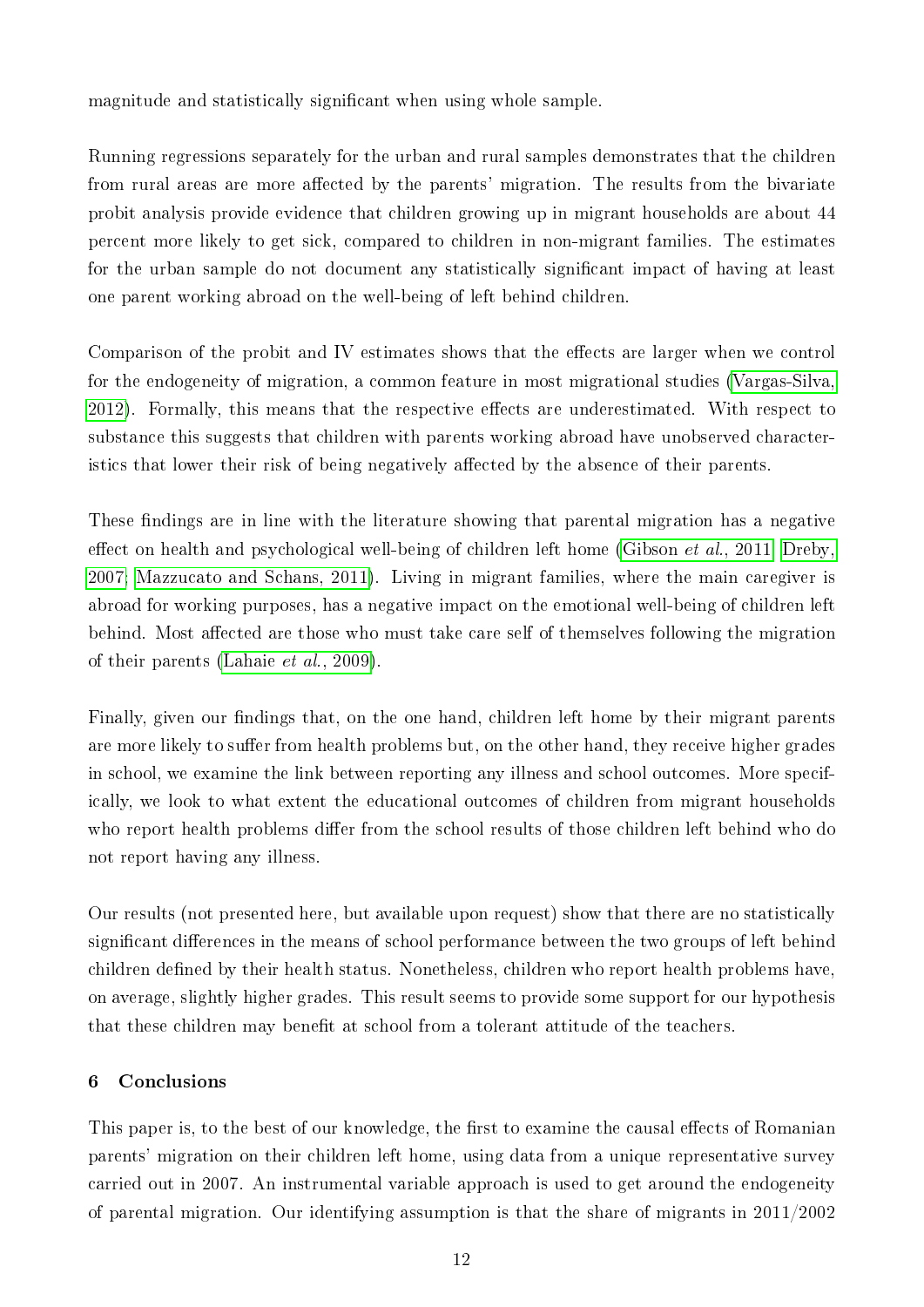does not affect directly the school performance as well as children's well-being 5-6 years later.

The findings hint at a significant positive effect of parents' migration on school performance of children as reflected in higher school grades. Parental migration has an impact on the time allocation of children for study and homework, especially for children from urban areas. These children signicantly increase their time on doing study and homework, while no signicantly effect was obtained in case of those from rural areas. Therefore the positive effects of migration seem to outweigh the detrimental effects of parental absence with respect to school performance.

However, parents' migration is related to more seriously mental and physical health problems. Our estimates demonstrate that children whose parents are abroad more often get sick or depressed, the effect being larger for the children from rural areas. We see our findings as initial evidence mainly because longitudinal data are still missing. The two types of outcomes under investigation, school achievement and mental and physical well-being may be interrelated in manifold ways with unknown long run consequences. To get a deeper understanding of these complex interactions and on the longer run impacts on children's achievement longitudinal data are needed.

Nevertheless, our initial findings may have some relevance for Romanian policymakers and institutions who are concerned about detrimental effects of parental migration on children left home. Concern is needed since migration may increase even further, given the full integration into the European Union. Our findings suggest that migration seem to have positive as well negative impacts on the children left at home, depending on the outcomes under investigation. It should be the task of families and policy makers to search for effective policies reducing the harmful impacts of migration on children's development and fostering positive impacts.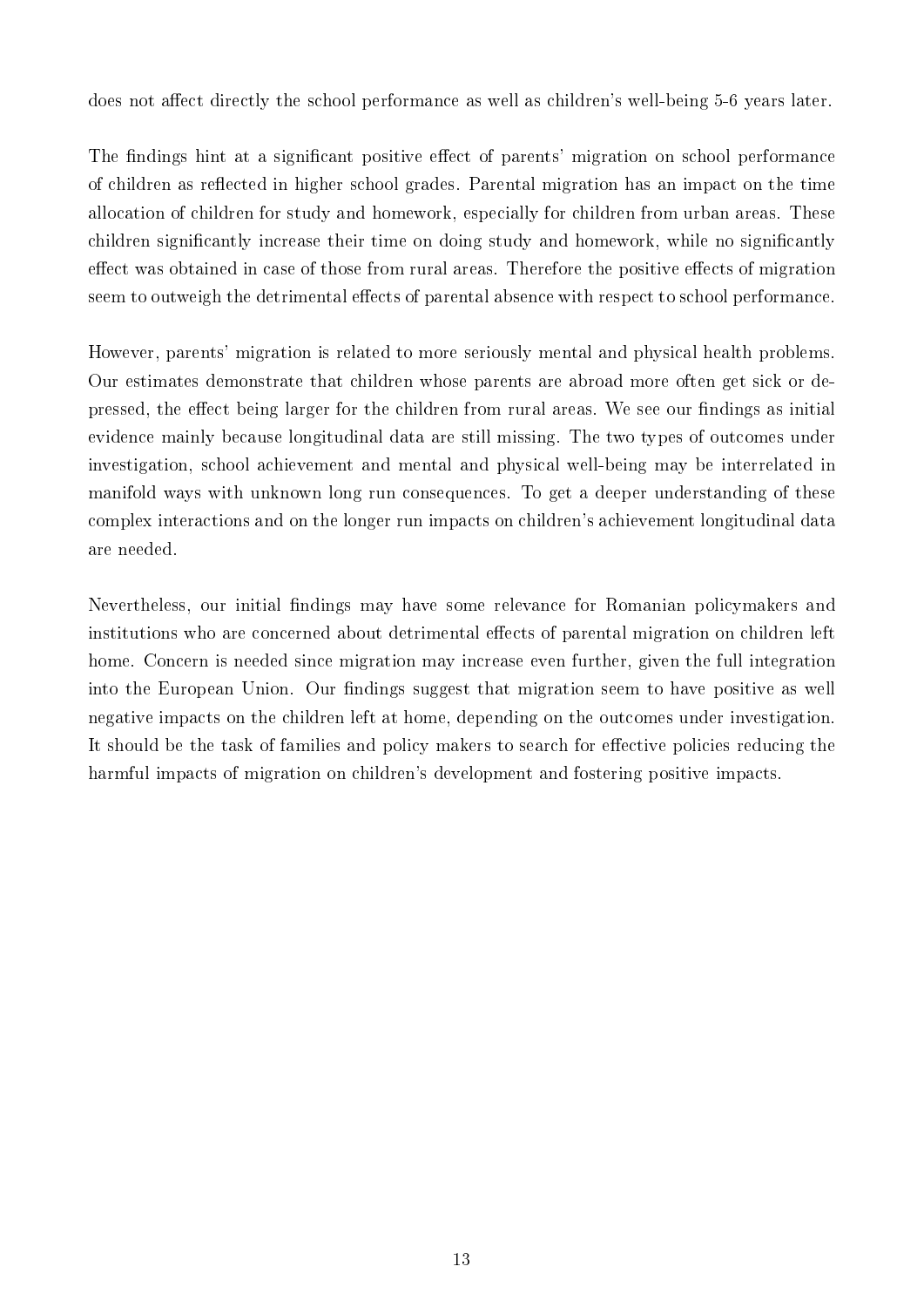#### References

- <span id="page-16-3"></span>Acosta, P. (2011). "School Attendance, Child Labour, and Remittances from International Migration in El Salvador". Journal of Development Studies, 47(6), pp. 913–936.
- <span id="page-16-1"></span>Alcaraz, C., Chiquiar, D., and Salcedo, A. (2012). "Remittances, schooling, and child labor in Mexico". Journal of Development Economics,  $97(1)$ , pp. 156-165.
- <span id="page-16-8"></span>Ammermueller, A. (2012). "Violence in European schools: A widespread phenomenon that matters for educational production". Labour Economics, 19(6), pp. 908 – 922.
- <span id="page-16-0"></span>Antman, F. (2013). "The Impact of Migration on Family Left Behind". in: A. Constant, K. F. Zimmermann, International Handbook on the Economics of Migration, Edward Elgar: Northampton, MA.
- <span id="page-16-12"></span>Antman, F. M.  $(2011)$ . "The intergenerational effects of paternal migration on schooling and work: What can we learn from children's time allocations?". Journal of Development *Economics*, 96(2), pp. 200 – 208.
- <span id="page-16-4"></span>Antón, J.-I. (2010). "The Impact of Remittances on Nutritional Status of Children in Ecuador". International Migration Review,  $44(2)$ , pp. 269–299.
- <span id="page-16-11"></span>Arguillas, M. J. B. and Williams, L. (2010). The Impact of Parents' Overseas Employment on Educational Outcomes of Filipino Children". International Migration Review, 44(2), pp. 300319.
- <span id="page-16-6"></span>Bilefsky, D. (2009, February 14). In Romania, Children Left Behind Suffer the Strains of Migration". New York Times, Retrieved from http://www.nytimes.com/2009/02/15/world/europe/15romania.html.
- <span id="page-16-10"></span>Chiburis, R. (2012). "SCOREGOF: Stata module to perform Score test of normality for probit and bivariate probit". Statistical Software Components.
- <span id="page-16-9"></span>Chiburis, R. C., Das, J., and Lokshin, M. (2012). "A practical comparison of the bivariate probit and linear IV estimators". Economics Letters,  $117(3)$ , pp. 762–766.
- <span id="page-16-5"></span>Cortes, P. (2013). "The Feminization of International Migration and its Effects on the Children Left Behind: Evidence from the Philippines". World Development,  $(0)$ , pp.  $-$ .
- <span id="page-16-2"></span>Cox-Edwards, A. and Ureta, M. (2003). "International migration, remittances, and schooling: evidence from El Salvador". Journal of Development Economics, 72(2), pp.  $429 - 461$ .
- <span id="page-16-7"></span>Creighton, M., Park, H., and Teruel, G. (2009). The role of migration and single motherhood in upper secondary education in Mexico". Journal of Marriage and Family, 71(5), pp. 1325-1339.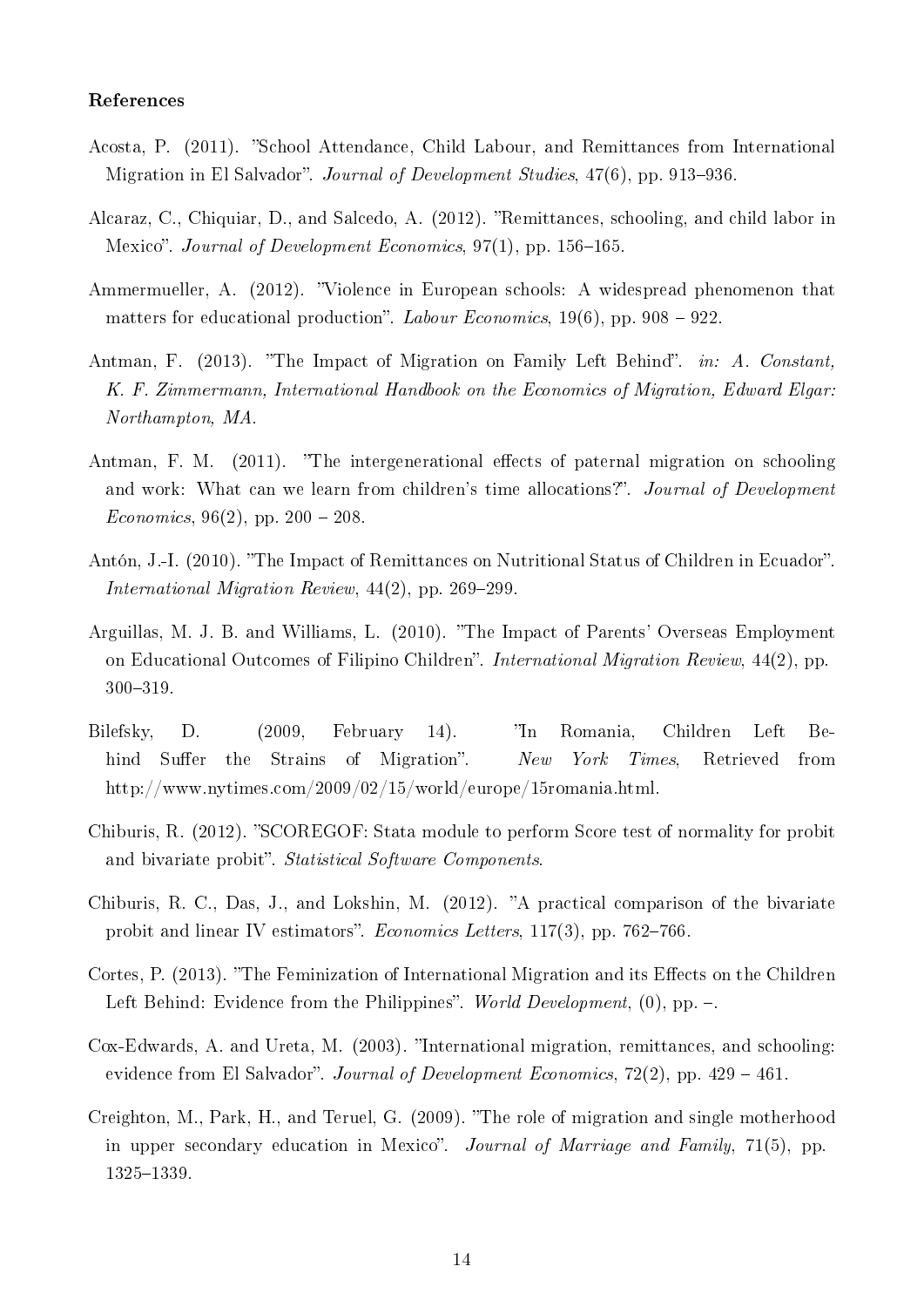- <span id="page-17-11"></span>Dreby, J. (2007). "Children and power in Mexican transnational families". Journal of Marriage and Family,  $69(4)$ , pp.  $1050-1064$ .
- <span id="page-17-8"></span>Fomby, P. and Cherlin, A. J. (2007). "Family Instability and Child Well-Being". American Sociological Review,  $72(2)$ , pp.  $181-204$ .
- <span id="page-17-3"></span>Gassmann, F., Siegel, M., Vanore, M., and Waidler, J. The impact of migration on children left behind in Moldova". Technical report, United Nations University, Maastricht Economic and social Research and training centre on Innovation and Technology, (2013).
- <span id="page-17-1"></span>Giannelli, G. C. and Mangiavacchi, L. (2010). Children's Schooling and Parental Migration: Empirical Evidence on the "Left-behind" Generation in Albania".  $LABOUR$ , 24, pp. 76–92.
- <span id="page-17-0"></span>Gibson, J., McKenzie, D., and Stillman, S. (2011). What happens to diet and child health when migration splits households? Evidence from a migration lottery program". Food Policy,  $36(1)$ , pp. 7-15.
- <span id="page-17-6"></span>Görlich, D., Mahmoud, O. T., and Trebesch, C. (2010). Explaining labour market inactivity in migrant-sending families: housework, hammock, or higher education?".
- <span id="page-17-7"></span>Guentcheva, R. (2010). "Long Distance Relationships: Children and Migration in Contemporary Bulgaria". *Ethnologia Balkanica*, (14), pp. 49–69.
- <span id="page-17-5"></span>Hildebrandt, N. and McKenzie, D. (2005). "The Effects of Migration on Child Health in Mexico".  $Economia, 6(1)$ , pp. 257–289.
- <span id="page-17-10"></span>Imbens, G. and Angrist, J. D. (1994). "Identification and Estimation of Local Average Treatment Effects". *Econometrica*,  $62(2)$ , pp.  $467-75$ .
- <span id="page-17-13"></span>Lahaie, C., Hayes, J. A., Piper, T. M., and Heymann, J. (2009). Work and family divided across borders: The impact of parental migration on Mexican children in transnational families". Community, Work & Family, 12(3), pp. 299-312.
- <span id="page-17-9"></span>Lokshin, M., Bontch-Osmolovski, M., and Glinskaya, E. (2010). "Work-Related Migration and Poverty Reduction in Nepal". Review of Development Economics, 14(2), pp. 323–332.
- <span id="page-17-4"></span>Macours, K. and Vakis, R. (2010). "Seasonal Migration and Early Childhood Development". *World Development*,  $38(6)$ , pp.  $857 - 869$ .
- <span id="page-17-12"></span>Mazzucato, V. and Schans, D. (2011). "Transnational Families and the Well-Being of Children: Conceptual and Methodological Challenges". Journal of Marriage and Family, 73(4), pp. 704-712.
- <span id="page-17-2"></span>McKenzie, D. and Rapoport, H. (2011). "Can migration reduce educational attainment? Evidence from Mexico". Journal of Population Economics, 24, pp. 1331–1358.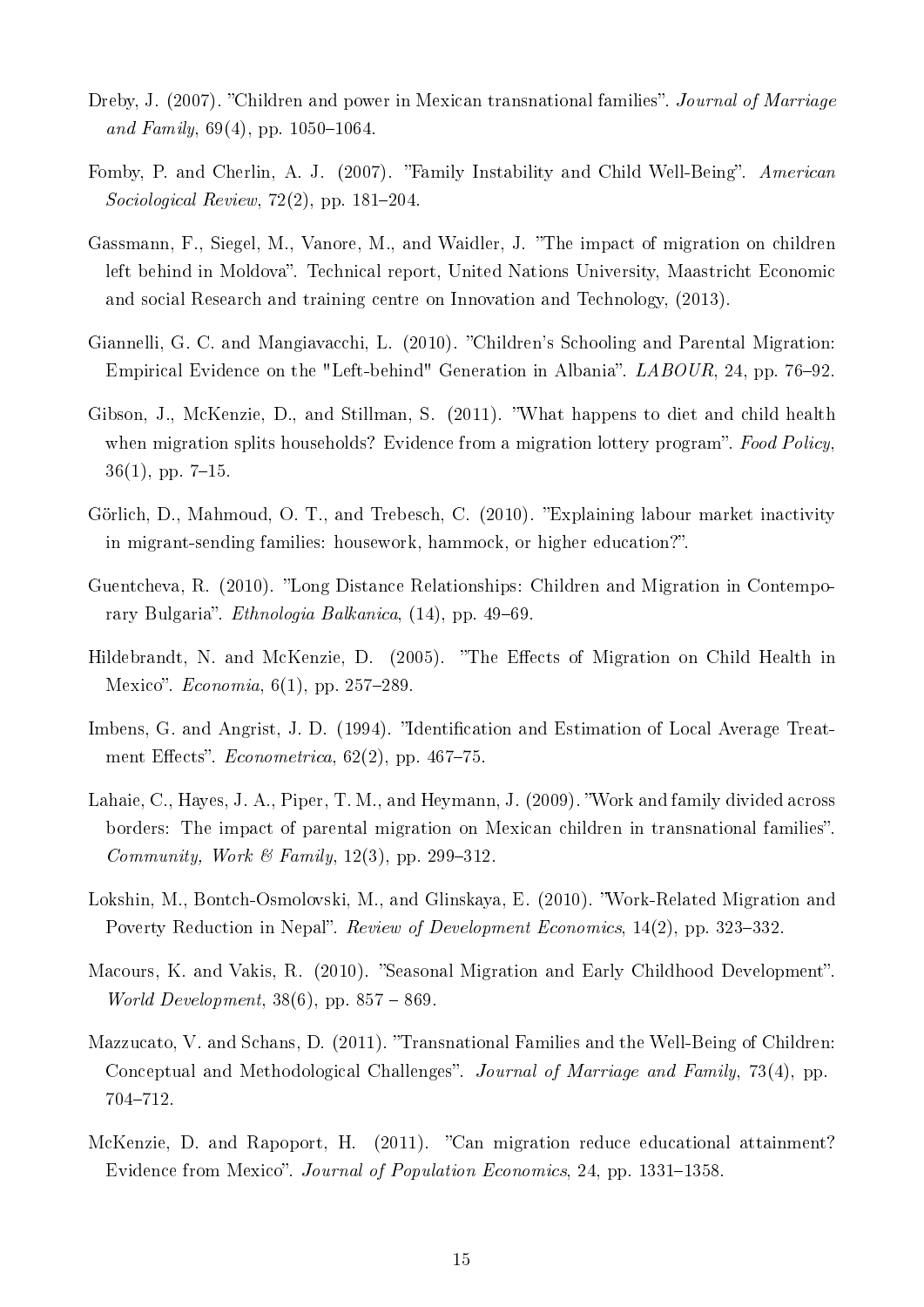- <span id="page-18-5"></span>McLanahan, S. and Sandefur, G. (1994). Growing up with a single parent: What hurts, what helps. Harvard University Press.
- <span id="page-18-0"></span>Meyerhoefer, C. and Chen, C. (2011). "The effect of parental labor migration on children's educational progress in rural china". Review of Economics of the Household, 9, pp. 379–396.
- <span id="page-18-1"></span>Mu, R. and van de Walle, D. (2011). "Left behind to farm? Women's labor re-allocation in rural China". Labour Economics, 18, pp. S83–S97.
- <span id="page-18-12"></span>Murphy, A. (2007). "Score tests of normality in bivariate probit models". Economics Letters,  $95(3)$ , pp.  $374-379$ .
- <span id="page-18-7"></span>Nobles, J. (2011). Parenting From Abroad: Migration, Nonresident Father Involvement, and Children's Education in Mexico". Journal of Marriage and Family, 73(4), pp. 729–746.
- <span id="page-18-6"></span>Page, M. and Stevens, A. (2004). "The economic consequences of absent parents". Journal of Human Resources,  $39(1)$ , pp.  $80-107$ .
- <span id="page-18-14"></span>Roodman, D. (2011). "Fitting fully observed recursive mixed-process models with cmp". Stata Journal,  $11(2)$ , pp.  $159-206$ .
- <span id="page-18-10"></span>Sandu, D. (2007). "Community Selectivity of Temporary Emigration from Romania". Romanian Journal of Population Studies,  $1-2$ , pp.  $11-45$ .
- <span id="page-18-11"></span>Sandu, D. (2000). "Migrația transnațională a românilor din perspectiva unui recensământ comunitar". Sociologie românească, 3-4, pp. 5–52.
- <span id="page-18-9"></span>Sandu, D., Berevoescu, I., Stănculescu, M., and Tufiș, C. (2000). "The Villages of Romania: Development, Poverty, and Social Capital. Updating Targeting for RSDF". World Bank.
- <span id="page-18-4"></span>Sandu, V. (2011). "Moldova: the situation of children and elderly left behind by migrants". Policy Review Paper, Maastricht University.
- <span id="page-18-8"></span>Schmeer, K. (2009). "Father absence due to migration and child illness in rural Mexico". Social *Science* & *Medicine*, 69(8), pp. 1281 – 1286.
- <span id="page-18-13"></span>Staiger, D. and Stock, J. H. (1997). "Instrumental Variables Regression with Weak Instruments".  $Econometrica$ , pages 557–586.
- <span id="page-18-2"></span>Toth, A., Munteanu, D., and Bleahu, A. (2008). "Analiza la nivel national asupra fenomenului copiilor ramasi acasa prin plecarea parintilor la munca in strainatate".
- <span id="page-18-3"></span>Toth, G., Toth, A., Voicu, O., and Stefanescu, M. (2007). "Efectele migratiei: Copii ramasi acasa". Soros Foundation Romania, page Bucharest.
- <span id="page-18-15"></span>Vargas-Silva, C. (2012). Handbook of Research Methods in Migration. Edward Elgar Pub.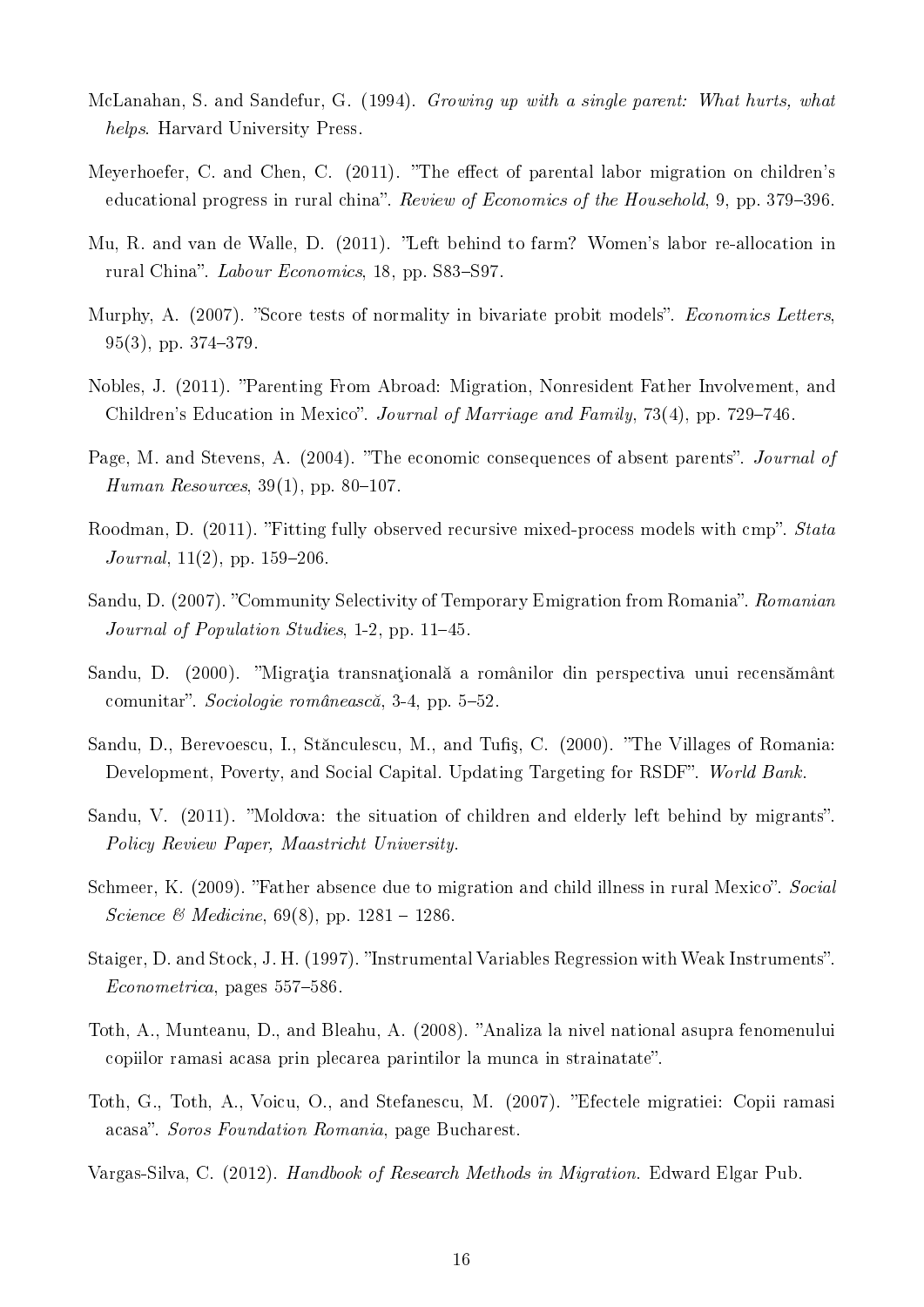- <span id="page-19-1"></span>Woodruff, C. and Zenteno, R. (2007). "Migration networks and microenterprises in Mexico". Journal of Development Economics,  $82(2)$ , pp.  $509 - 528$ .
- <span id="page-19-0"></span>Yang, D. (2008). "International Migration, Remittances and Household Investment: Evidence from Philippine Migrants' Exchange Rate Shocks". The Economic Journal, 118(528), pp. 591-630.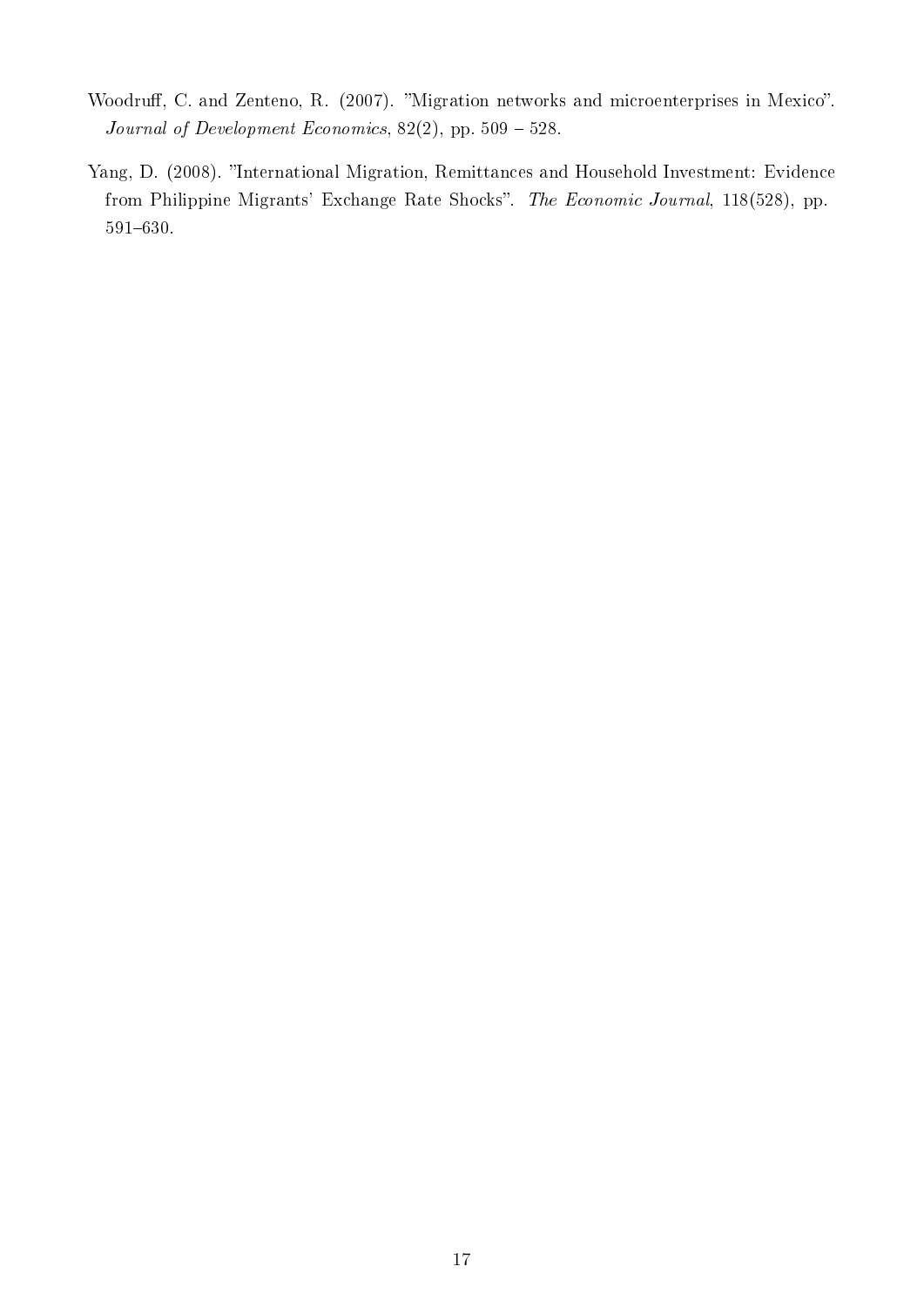### Appendix

|                              |           | rabic Arr. Dummary statistics for butcome variables<br><b>All Households</b> |                               |                          | <b>Migrant</b> households |                                        |                |                           | Nonmigrant households |                        |
|------------------------------|-----------|------------------------------------------------------------------------------|-------------------------------|--------------------------|---------------------------|----------------------------------------|----------------|---------------------------|-----------------------|------------------------|
|                              |           |                                                                              | $\bold{urban}$                |                          | rural                     |                                        | $\bold{urban}$ |                           | rural                 |                        |
|                              | Mean      | Std.<br>dev <sup>a</sup>                                                     | Mean                          | Std.<br>dev <sup>a</sup> | Mean                      | Std.<br>dev. <sup><math>a</math></sup> | Mean           | Std.<br>$\mathrm{dev.}^a$ | Mean                  | Std.<br>${\rm dev.}^a$ |
|                              |           |                                                                              |                               |                          | Outcome variables         |                                        |                |                           |                       |                        |
| GPA for the<br>last semester | 8.491     | $1.14\,$                                                                     | $8.412\,$                     | $1.11\,$                 | 8.349                     | $1.11\,$                               | 8.649          | 1.06                      | 8.393                 | 1.21                   |
| Yearly<br>expected GPA       | 8.538     | $1.12\,$                                                                     | 8.462                         | $1.12\,$                 | 8.370                     | $1.11\,$                               | 8.683          | $1.05\,$                  | 8.456                 | 1.18                   |
| study hours                  | $2.123\,$ | 1.49                                                                         | 1.976                         | 1.32                     | 2.286                     | 1.63                                   | 2.177          | 1.47                      | 2.073                 | 1.52                   |
| work hours                   | $1.415\,$ | $1.39\,$                                                                     | 1.252                         | 1.32                     | 1.626                     | 1.55                                   | 1.133          | $1.13\,$                  | 1.659                 | 1.50                   |
| being<br>$bulli$ ed          | 0.561     |                                                                              | 0.556                         | $\blacksquare$           | 0.576                     | $\overline{\phantom{0}}$               | 0.594          | ÷                         | 0.527                 |                        |
| involved in<br>conflicts     | 0.601     |                                                                              | 0.637                         |                          | 0.551                     | $\equiv$                               | 0.631          |                           | 0.575                 |                        |
| being<br>depressed           | 0.212     |                                                                              | $0.272\,$                     | $\overline{a}$           | 0.307                     | $\equiv$                               | 0.176          | $\equiv$                  | 0.208                 |                        |
| any illness                  | 0.357     |                                                                              | 0.424                         |                          | $0.336\,$                 |                                        | 0.368          |                           | 0.336                 |                        |
| Number of<br>observations    |           | 1,433                                                                        | $\overline{a}$ $\overline{b}$ |                          | 291                       |                                        |                |                           | 1,142                 |                        |

<span id="page-20-0"></span>Table A1: Summary statistics for outcome variables

<sup>a</sup> Provided for non-dummy variables.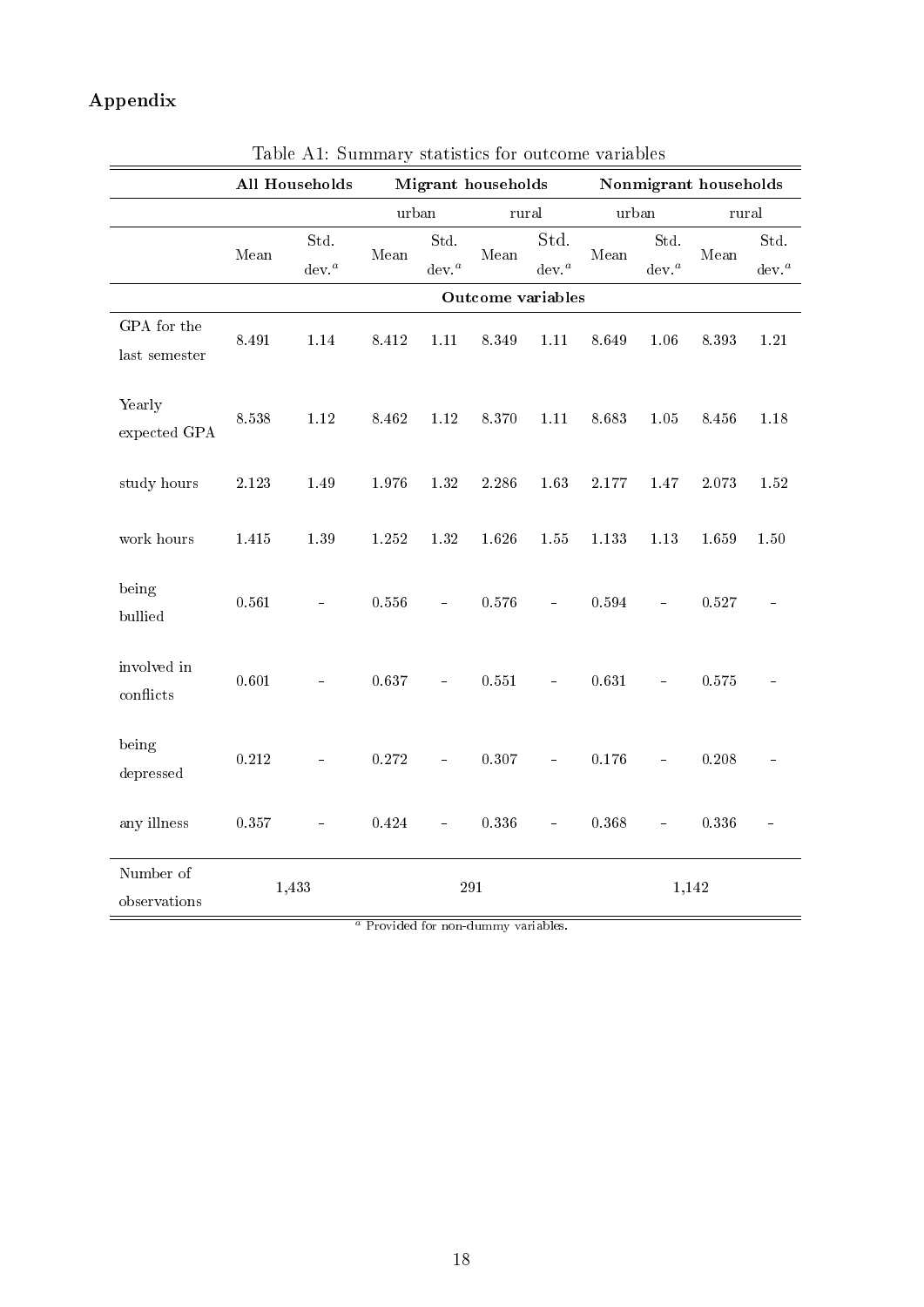|                          |           | <b>All Households</b>     |              | <b>Migrant</b> households |                   |                        |                  | Nonmigrant households     |                |                           |
|--------------------------|-----------|---------------------------|--------------|---------------------------|-------------------|------------------------|------------------|---------------------------|----------------|---------------------------|
|                          |           |                           |              | urban                     | $_{\rm{rural}}$   |                        |                  | urban                     |                | rural                     |
|                          | Mean      | Std.<br>$\mathrm{dev.}^a$ | Mean         | Std.<br>dev. <sup>a</sup> | Mean              | Std.<br>${\rm dev.}^a$ | Mean             | Std.<br>dev. <sup>a</sup> | Mean           | Std.<br>dev. <sup>a</sup> |
| Proportion of households |           |                           |              |                           |                   |                        |                  |                           |                |                           |
| with at least one parent | $\rm 0.2$ |                           | $\mathbf{1}$ |                           | $\mathbf 1$       |                        | $\boldsymbol{0}$ |                           | $\overline{0}$ |                           |
| abroad                   |           |                           |              |                           |                   |                        |                  |                           |                |                           |
|                          |           |                           |              |                           | Control variables |                        |                  |                           |                |                           |
| Child's age              | 13.06     | $1.21\,$                  | 13.06        | $\blacksquare$            | 13.12             | $\blacksquare$         | 13.07            | $\equiv$                  | 13.05          | 1.23                      |
| Child is male            | $0.52\,$  | ÷                         | $0.53\,$     | ÷                         | $0.45\,$          | ÷                      | $0.55\,$         | $\equiv$                  | 0.51           |                           |
| Mother's education       |           |                           |              |                           |                   |                        |                  |                           |                |                           |
| Lower secondary or less  | $\rm 0.3$ | ÷                         | $\rm 0.21$   |                           | 0.39              | $\blacksquare$         | 0.16             | $\blacksquare$            | 0.43           |                           |
| Upper secondary          | $0.56\,$  | ÷                         | $0.61\,$     | ÷                         | $0.59\,$          | $\equiv$               | 0.59             | $\blacksquare$            | 0.52           |                           |
| Tertiary                 | $0.14\,$  | ÷                         | $0.19\,$     | $\blacksquare$            | $0.02\,$          | ÷                      | $0.25\,$         | $\blacksquare$            | 0.05           |                           |
| Father's education       |           |                           |              |                           |                   |                        |                  |                           |                |                           |
| Lower secondary or less  | $0.26\,$  |                           | 0.18         |                           | 0.4               | $\blacksquare$         | 0.16             | ÷                         | $0.36\,$       |                           |
| Upper secondary          | 0.61      | $\frac{1}{2}$             | 0.65         | $\blacksquare$            | 0.57              | $\blacksquare$         | $0.63\,$         | $\blacksquare$            | 0.58           |                           |
| Tertiary                 | 0.13      | ÷                         | $0.17\,$     | $\blacksquare$            | 0.03              | ÷                      | $0.21\,$         | $\blacksquare$            | $0.06\,$       |                           |
| Regional variables       |           |                           |              |                           |                   |                        |                  |                           |                |                           |
| Moldova                  | $0.29\,$  |                           | $0.33\,$     |                           | $0.45\,$          | $\blacksquare$         | $0.22\,$         | $\blacksquare$            | $0.32\,$       |                           |
| West regions             | 0.14      | ÷,                        | $0.17\,$     | $\frac{1}{2}$             | 0.16              | $\blacksquare$         | $0.12\,$         | $\blacksquare$            | 0.15           |                           |
| Transylvania             | 0.18      |                           | $0.17\,$     | $\overline{\phantom{0}}$  | 0.07              | ÷                      | $0.23\,$         | ÷                         | 0.15           |                           |
| South regions including  |           |                           |              |                           |                   |                        |                  |                           |                |                           |
| <b>Bucharest</b>         | 0.39      |                           | 0.32         | $\blacksquare$            | $0.32\,$          | $\equiv$               | 0.43             | $\blacksquare$            | 0.38           |                           |
| Urban                    | $0.49\,$  |                           | $\mathbf{1}$ |                           | $\boldsymbol{0}$  |                        | $\mathbf{1}$     |                           | $\theta$       |                           |
| Devjud98                 | 18.1      | 118.06                    | 21.19        | 127.21                    | $-27.53$          | 90.08                  | 48.02            | 126.49                    | 0.14           | 105.96                    |
|                          |           |                           |              |                           |                   |                        |                  |                           |                |                           |
|                          |           |                           |              |                           | Instrument        |                        |                  |                           |                |                           |
| Share of migrants        | 1.94      | $2.41\,$                  | 2.63         | $2.29\,$                  | $2.59\,$          | 3.47                   | 1.87             | 1.82                      | 1.66           | $2.56\,$                  |
| Number of                |           | 1,433                     |              |                           | $\bf 291$         |                        |                  | 1,142                     |                |                           |
| observations             |           |                           |              |                           |                   |                        |                  |                           |                |                           |

<span id="page-21-0"></span>Table A2: Summary statistics for migration, control and instrumental variables

<sup>a</sup> Provided for non-dummy variables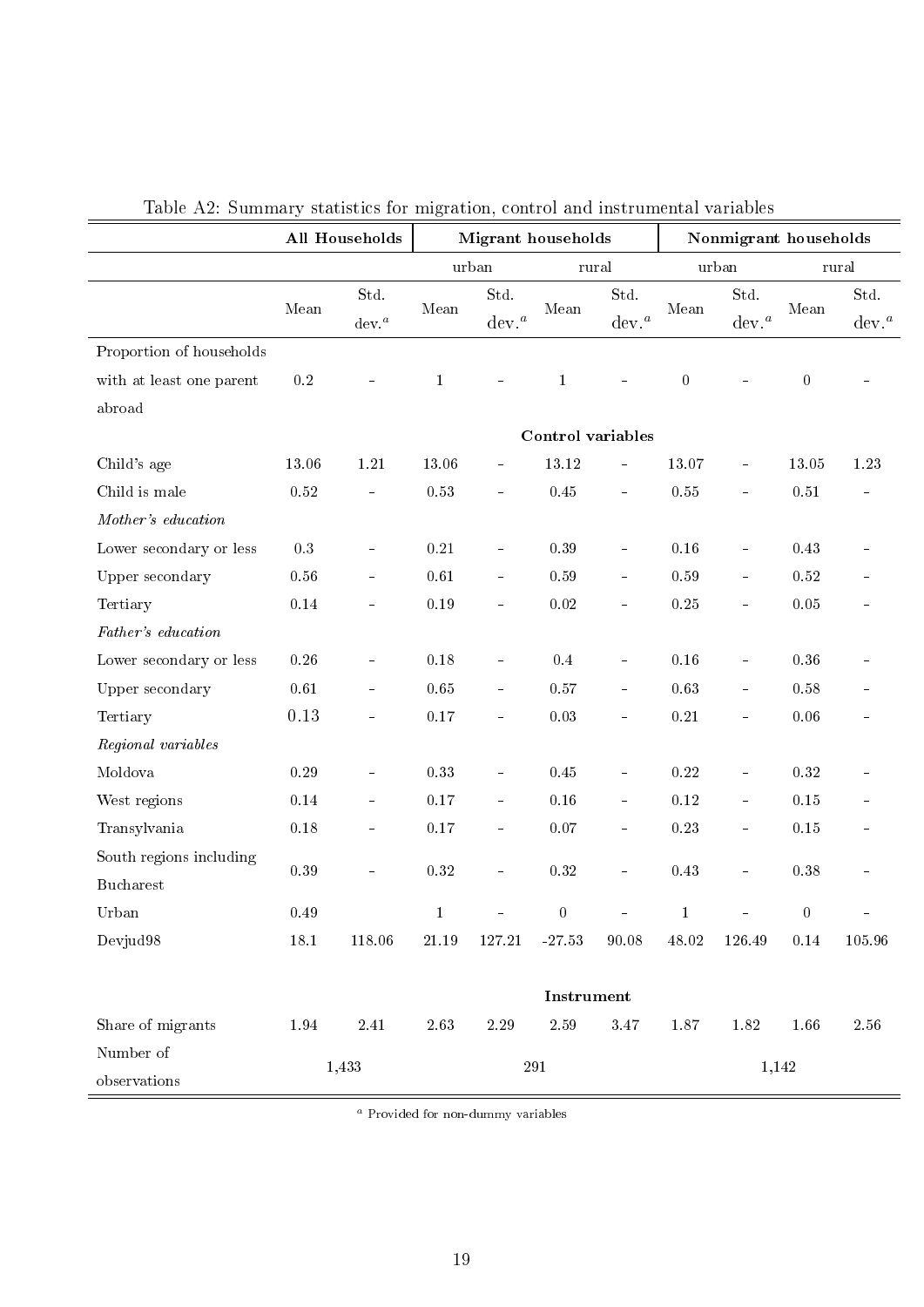|                        | urban                                   | $0.027***$        | (0.009)            | $-0.005$   | (0.015)     | 0.027     | (0.036)        | 0.003               | (0.062)         | $-0.052$            | (0.086)        | $0.010\,$           | (0.053)         | $-0.037$            | (0.060)        |
|------------------------|-----------------------------------------|-------------------|--------------------|------------|-------------|-----------|----------------|---------------------|-----------------|---------------------|----------------|---------------------|-----------------|---------------------|----------------|
| Work hours             | rural                                   | $0.019***$        | (0.005)            | 0.009      | (0.013)     | $-0.007$  | (0.034)        | 0.062               | (0.049)         | $-0.053$            | (0.072)        | $-0.077*$           | (0.044)         | $-0.098$            | (0.072)        |
|                        | sample<br>whole                         | $0.026***$        | (0.005)            | $0.002\,$  | (0.009)     | $-0.010$  | (0.024)        | 0.043               | (0.039)         | $-0.022$            | (0.057)        | $-0.064*$           | (0.036)         | $-0.064$            | (0.054)        |
|                        | urban                                   | $0.039***$        | (0.009)            | $-0.006$   | (0.015)     | 0.023     | (0.035)        | $-0.001$            | (0.061)         | $-0.053$            | (0.085)        | $-0.039$            | (0.059)         | $-0.030$            | (0.083)        |
| Study hours            | $_{\rm rural}$                          | $0.018***$        | (0.005)            | $0.012\,$  | (0.013)     | $-0.010$  | (0.032)        | 0.064               | (0.045)         | $-0.064$            | (0.066)        | $-0.062$            | (0.040)         | $-0.081$            | (0.067)        |
|                        | sample<br>whole                         | $0.024***$        | (0.005)            | 0.004      | (0.010)     | $0.006$   | (0.024)        | $0.041\,$           | (0.036)         | $-0.028$            | (0.055)        | $-0.054$            | (0.033)         | $-0.048$            | (0.053)        |
| GPA                    | urban                                   | $0.042***$        | (0.009)            | $-0.011\,$ | (0.016)     | $-0.012$  | (0.037)        | 0.033               | (0.060)         | $-0.024$            | (0.086)        | $-0.093$            | (0.059)         | $-0.080$            | (0.086)        |
| Expected yearly        | rural                                   | $0.016***$        | (0.005)            | $0.025*$   | (0.012)     | $0.018\,$ | (0.033)        | 0.062               | (0.047)         | $-0.065$            | (0.065)        | $-0.045$            | (0.044)         | $-0.060$            | (0.069)        |
|                        | $\ensuremath{\mathsf{sample}}$<br>whole | $0.027***$        | (0.005)            | 0.007      | (0.010)     | $-0.002$  | (0.025)        | 0.049               | (0.038)         | $-0.023$            | (0.055)        | $-0.058$            | (0.036)         | $-0.050$            | (0.055)        |
|                        | urban                                   | $0.042***$        | (0.009)            | $-0.006$   | (0.015)     | $0.006\,$ | (0.036)        | $\rm 0.014$         | (0.055)         | $-0.02$             | (0.088)        | $-0.057$            | (0.057)         | $-0.082$            | (0.085)        |
| GPA from last semester | rural                                   | $0.0161***$       | (0.005)            | $0.024*$   | (0.013)     | $-0.006$  | (0.035)        | $0.05\,$            | (0.050)         | 0.059               | (0.072)        | $-0.060$            | (0.047)         | $-0.096$            | (0.070)        |
|                        | sample<br>whole                         | $0.025***$        | (0.005)            | 0.009      | (0.010)     | $-0.0007$ | (0.025)        | 0.036               | (0.039)         | $-0.013$            | (0.060)        | $\,0.055$           | (0.037)         | $-0.080$            | (0.057)        |
| Variables              |                                         | Share of migrants | $($ instrument $)$ |            | Child's age |           | Child's gender | Mother's education: | secondary level | Mother's education: | tertiary level | Father's education: | secondary level | Father's education: | tertiary level |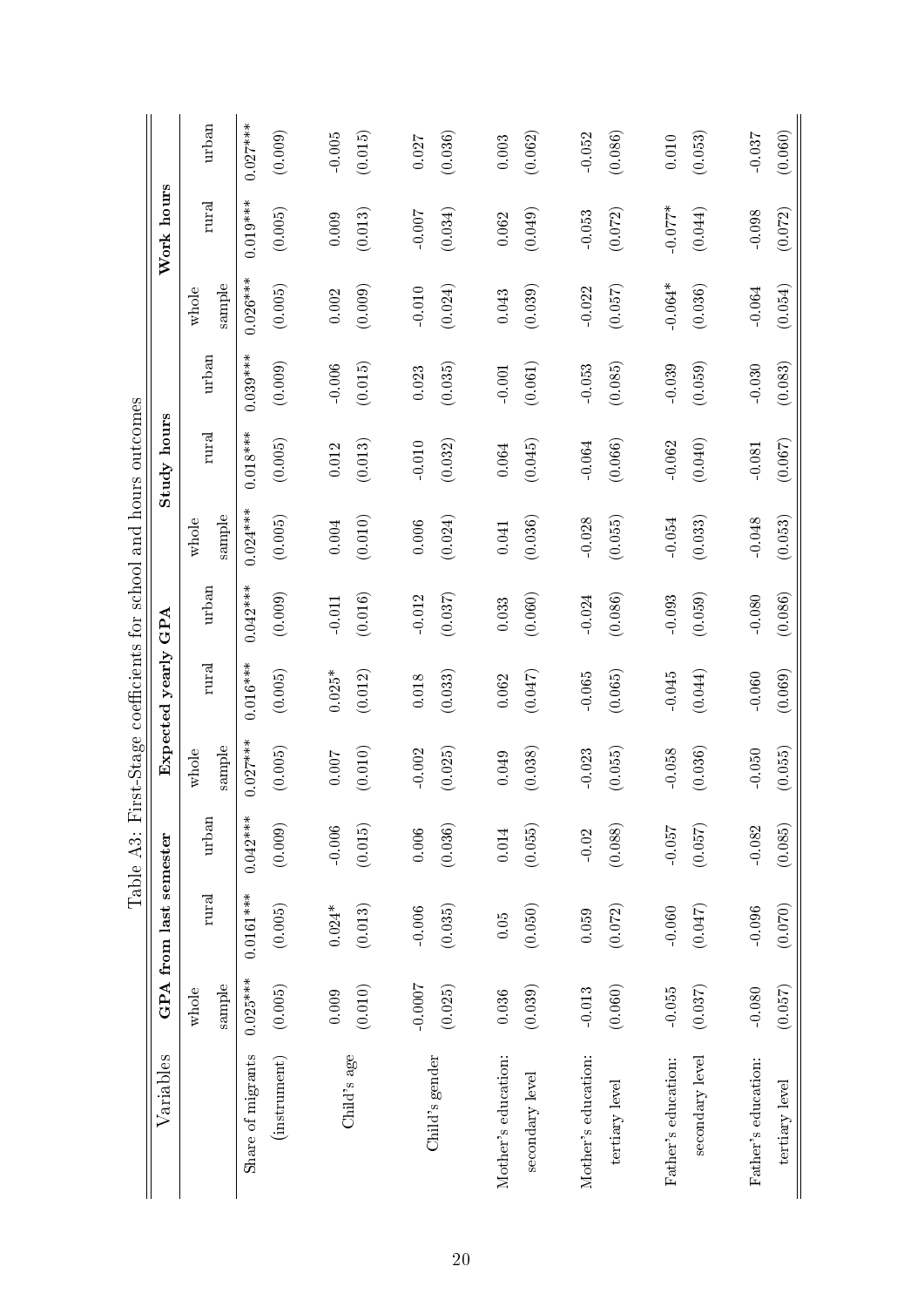|                                                                    |                           |                         |                           |                           |                       |                          | Table A3 - continued: First-Stage coefficients for school and hours outcomes |                         |                         |                            |                         |                         |
|--------------------------------------------------------------------|---------------------------|-------------------------|---------------------------|---------------------------|-----------------------|--------------------------|------------------------------------------------------------------------------|-------------------------|-------------------------|----------------------------|-------------------------|-------------------------|
| Variables                                                          |                           | GPA from last semester  |                           |                           | Expected yearly GPA   |                          |                                                                              | Study hours             |                         |                            | Work hours              |                         |
|                                                                    | sample<br>whole           | $_{\rm{rural}}$         | urban                     | sample<br>whole           | rural                 | urban                    | sample<br>whole                                                              | rural                   | urban                   | sample<br>whole            | rural                   | urban                   |
| Devjud <sub>98</sub>                                               | (0.00007)<br>$-0.00025**$ | (0.00015)<br>$-0.00018$ | $-0.00031**$<br>(0.00014) | (0.000097)<br>$-0.0002**$ | (0.0001)<br>$-0.0001$ | $-0.00027*$<br>(0.00015) | $-0.000217***$<br>$\left( 0.0001\right)$                                     | (0.00015)<br>$-0.00019$ | (0.00015)<br>$-0.00021$ | $-0.000227*$<br>(0.000092) | (0.00015)<br>$-0.00022$ | (0.00016)<br>$-0.00025$ |
| Urban                                                              | $0.052**$<br>(0.026)      |                         |                           | $0.051*$<br>(0.026)       |                       |                          | $0.057***$<br>(0.025)                                                        |                         |                         | $0.057***$<br>(0.026)      |                         |                         |
| Constant                                                           | (0.155)<br>$-0.099$       | (0.169)<br>$-0.22$      | (0.212)<br>0.198          | $-0.009$<br>(0.131)       | $-0.276$<br>(0.163)   | (0.223)<br>0.293         | (0.130)<br>$-0.036$                                                          | (0.168)<br>$-0.074$     | (0.208)<br>0.188        | (0.129)<br>0.060           | $-0.0218$<br>(0.166)    | (0.206)<br>$0.167\,$    |
| Community<br>regions                                               | yes                       | yes                     | yes                       | yes                       | yes                   | yes                      | $y$ es                                                                       | yes                     | yes                     | yes                        | yes                     | $y$ es                  |
| instruments<br>on excluded<br>$\boldsymbol{\mathsf{F}}$ statistics | 21.99                     | 0.07                    | 20.64                     | $\overline{\Omega}$       | 8.58                  | 19.61                    | $\mathbb{Z}^2$                                                               | 12.2                    | 18.51                   | 28.99                      | 13.78                   | 19.16                   |
| No of clusters<br>p-value                                          | 0.0000<br>174             | 0.0033<br>98            | 0.0000<br>76              | 0.0042<br>174             | 0.0000<br>$\infty$    | $0.0001\,$<br>$\sqrt{6}$ | 0.0000<br>$174\,$                                                            | 0.0007<br>$98\,$        | 0.0001<br>$\mathcal{L}$ | 0.0000<br>$174\,$          | 0.0003<br>98            | 0.0002<br>$\mathcal{U}$ |
| No of observations<br>$\rm R2$                                     | 0.239<br>1,112            | 0.197<br>544            | 0.263<br>554              | 1,097<br>0.242            | 0.233<br>550          | 0.263<br>7F9             | $1,\!185$<br>0.239                                                           | 0.225<br>$608\,$        | 0.263<br>$2\angle 2$    | $1,\!162$<br>0.244         | 0.229<br>602            | 0.267<br>$560\,$        |
| Standard errors in parentheses, clustered at the community level.  |                           |                         |                           |                           |                       |                          |                                                                              |                         |                         |                            |                         |                         |

Standard errors in parentheses, clustered at the community level.<br>Dependent variable: child lives in migrant household (at least one parent is abroad).<br>\*, \*\*, \*\*\* indicates significance at the 10%, 5%, and 1% level, respe Dependent variable: child lives in migrant household (at least one parent is abroad). \*, \*\*, \*\*\* indicates signicance at the 10%, 5%, and 1% level, respectively.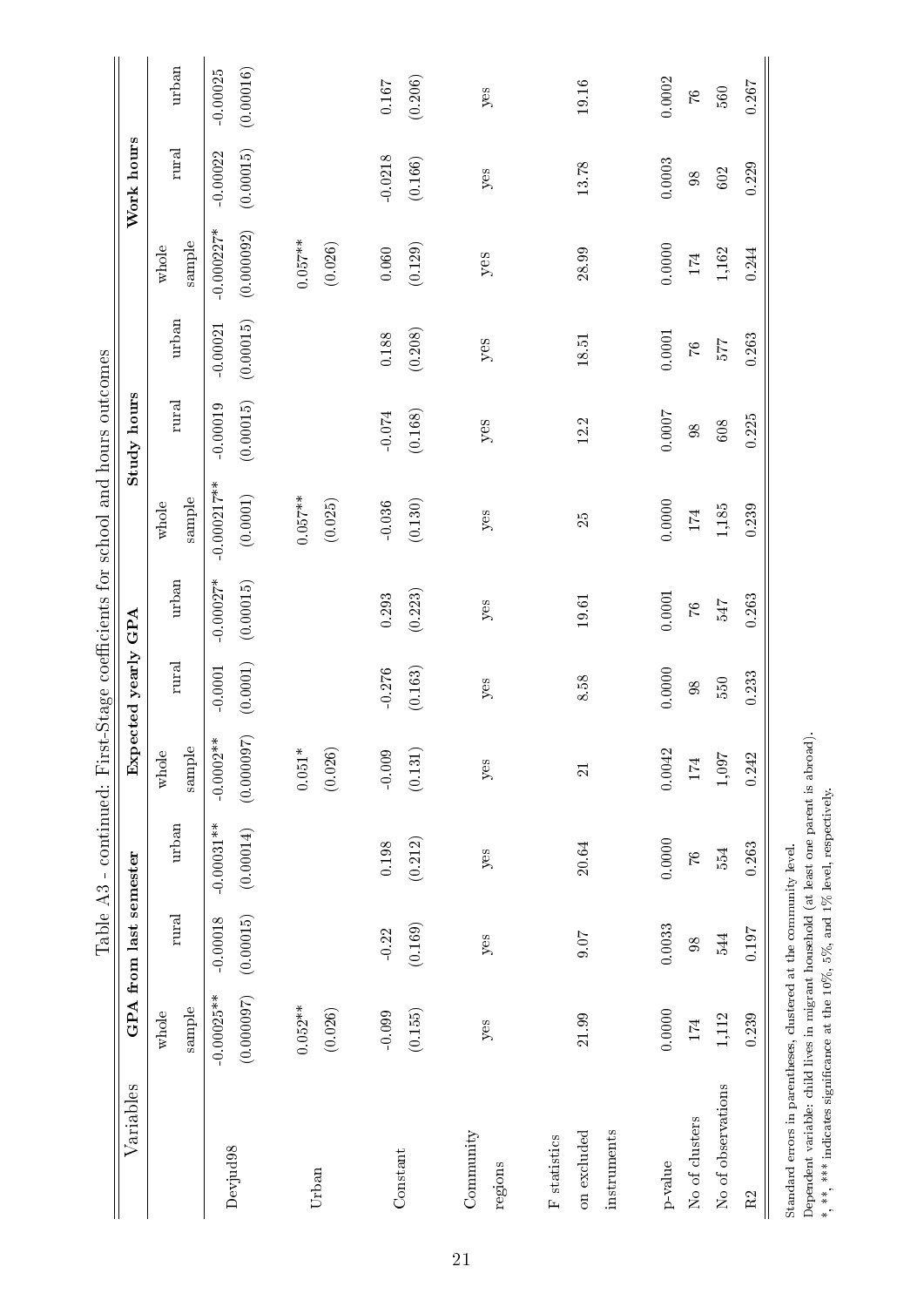|                                                                                    | illness              | urban           | $0.036***$        | (0.008)      | $-0.007$ | (0.015)     | 0.011    | (0.035)        | 0.001               | (0.060)         | $-0.048$            | (0.083)        | $-0.030$            | (0.058)         | $-0.026$            | (0.082)        |
|------------------------------------------------------------------------------------|----------------------|-----------------|-------------------|--------------|----------|-------------|----------|----------------|---------------------|-----------------|---------------------|----------------|---------------------|-----------------|---------------------|----------------|
| obability of being bullied, involved in conflict, depressed and having any illness | any                  | rural           | $0.015***$        | (0.005)      | 0.014    | (0.012)     | $-0.021$ | (0.033)        | 0.065               | (0.046)         | $-0.072$            | (0.065)        | $-0.068*$           | (0.041)         | $-0.088$            | (0.067)        |
|                                                                                    | having               | sample<br>whole | $0.022***$        | (0.005)      | 0.004    | (0.009)     | $-0.005$ | (0.024)        | 0.043               | (0.037)         | $-0.025$            | (0.054)        | $-0.055$            | (0.034)         | $-0.053$            | (0.052)        |
|                                                                                    |                      | urban           | $0.036***$        | (0.008)      | $-0.007$ | (0.015)     | 0.011    | (0.035)        | 0.001               | (0.060)         | $-0.048$            | (0.083)        | $-0.030$            | (0.058)         | $-0.026$            | (0.082)        |
|                                                                                    | being depressed      | rural           | $0.015***$        | (0.005)      | 0.014    | (0.012)     | $-0.021$ | (0.033)        | 0.065               | (0.046)         | $-0.072$            | (0.065)        | $-0.068*$           | (0.041)         | $-0.088$            | (0.067)        |
|                                                                                    |                      | sample<br>whole | $0.022***$        | (0.005)      | 0.004    | (0.009)     | $-0.005$ | (0.024)        | 0.043               | (0.037)         | $-0.025$            | (0.054)        | $-0.055$            | (0.034)         | $-0.053$            | (0.052)        |
|                                                                                    |                      | urban           | $0.036***$        | (0.008)      | $-0.003$ | (0.015)     | 0.016    | (0.037)        | 0.003               | (0.061)         | $-0.047$            | (0.084)        | $-0.029$            | (0.062)         | $-0.026$            | (0.085)        |
|                                                                                    | involved in conflict | rural           | $0.015***$        | (0.005)      | 0.008    | (0.013)     | $-0.024$ | (0.034)        | 0.070               | (0.049)         | $-0.059$            | (0.070)        | $-0.066$            | (0.043)         | $-0.092*$           | (0.071)        |
|                                                                                    |                      | sample<br>whole | $0.022***$        | (0.005)      | 0.003    | (0.010)     | $-0.004$ | (0.025)        | 0.048               | (0.038)         | $-0.019$            | (0.055)        | $-0.055$            | (0.035)         | $-0.057$            | (0.054)        |
|                                                                                    |                      | urban           | $0.037***$        | (0.008)      | $-0.006$ | (0.015)     | $0.005$  | (0.036)        | 0.029               | (0.058)         | $-0.02$             | (0.082)        | $-0.026$            | (0.055)         | 0.022               | (0.078)        |
|                                                                                    | being bullied        | rural           | $0.021***$        | (0.007)      | 0.013    | (0.012)     | $-0.016$ | (0.032)        | 0.056               | (0.047)         | $-0.075$            | (0.068)        | $-0.063$            | (0.042)         | $-0.075$            | (0.071)        |
|                                                                                    |                      | sample<br>whole | $0.0236***$       | (0.005)      | 0.003    | (0.010)     | $-0.005$ | (0.024)        | 0.047               | (0.037)         | $-0.019$            | (0.054)        | $-0.05$             | (0.034)         | $-0.045$            | (0.052)        |
| Table A4: First-Stage coefficients for pr                                          | Variables            |                 | Share of migrants | (instrument) |          | Child's age |          | Child's gender | Mother's education: | secondary level | Mother's education: | tertiary level | Father's education: | secondary level | Father's education: | tertiary level |